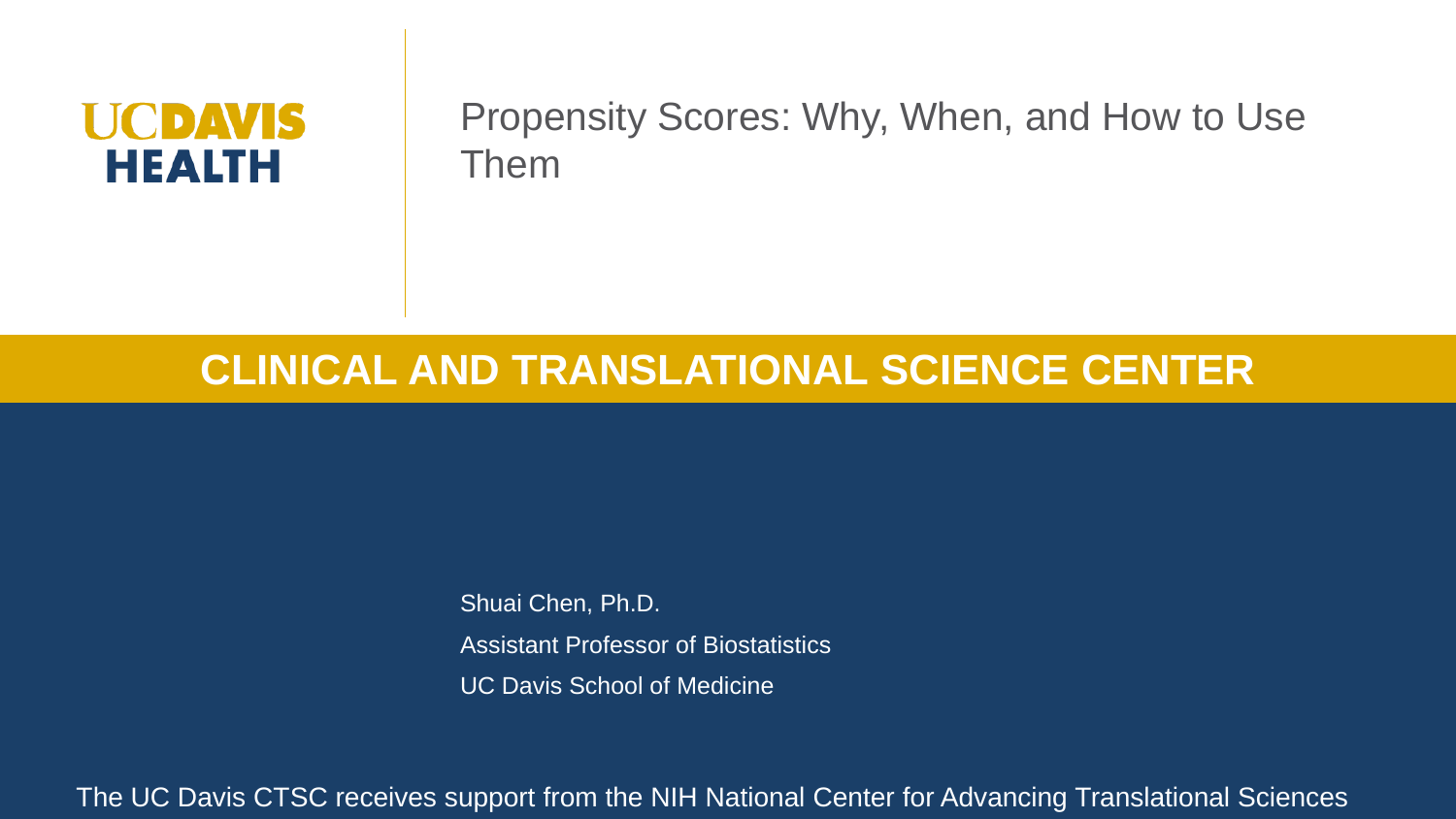## Learning Objectives

- Understand the role of propensity scores in non-randomized studies.
- How to specify and estimate the propensity score model.
- How to use propensity scores to adjust for confounders when estimating the intervention effect.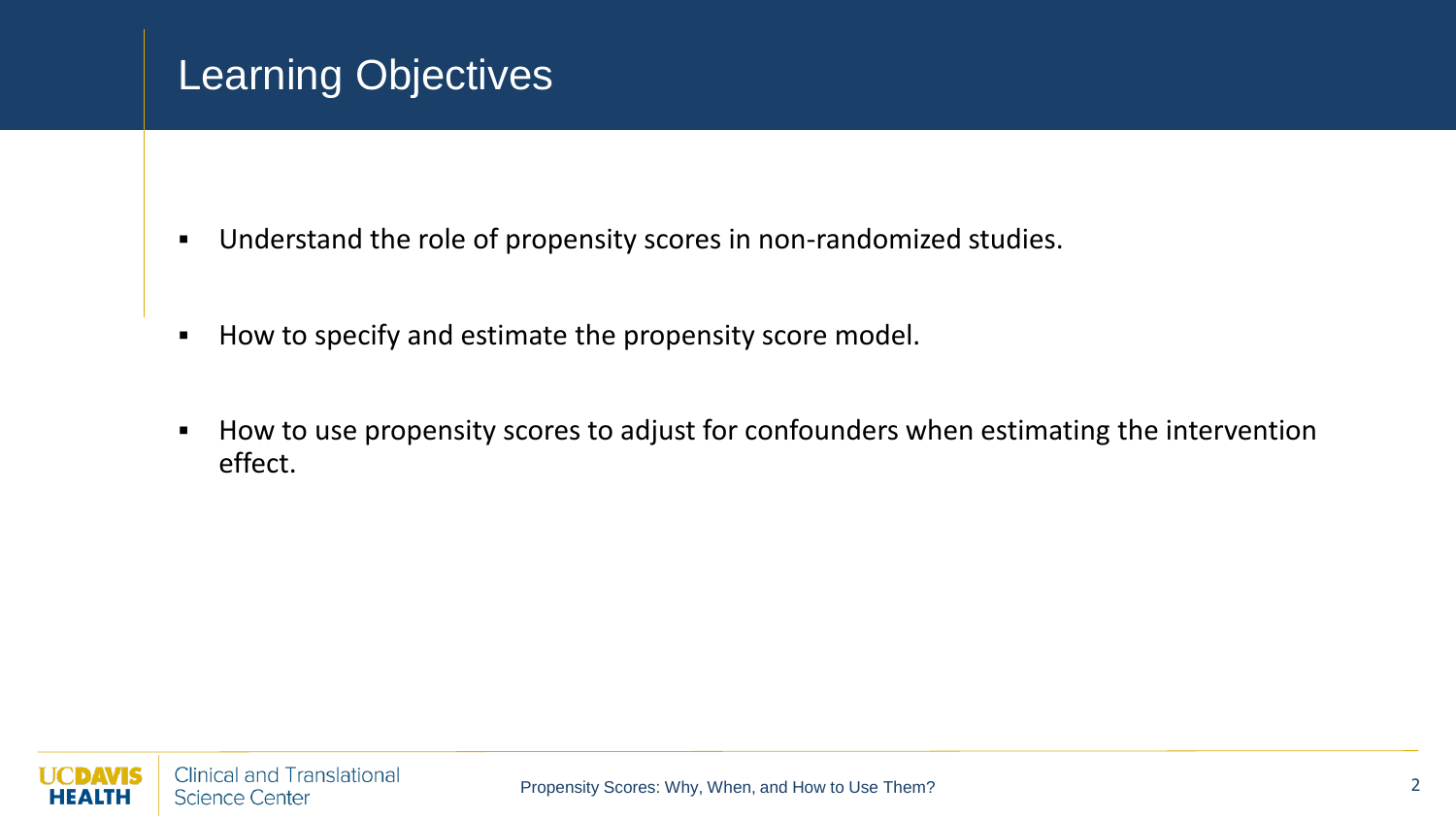#### Causation and Potential Outcomes

- Treatment X: The "intervention" that could apply or withhold
- Potential outcomes:
	- Potential outcome under treatment: outcome that would be observed if get treatment,  $Y(X = 1) = Y(1)$
	- Potential outcome under control: outcome that would be observed if get control,  $Y(X = 0) = Y(0)$
	- $-$  e.g., your headache pain in two hours if you take an aspirin:  $Y(1)$ your headache pain in two hours if you don't take the aspirin: Y(0)
- **•** Causal effects are comparisons of these potential outcomes  $Y(1) Y(0)$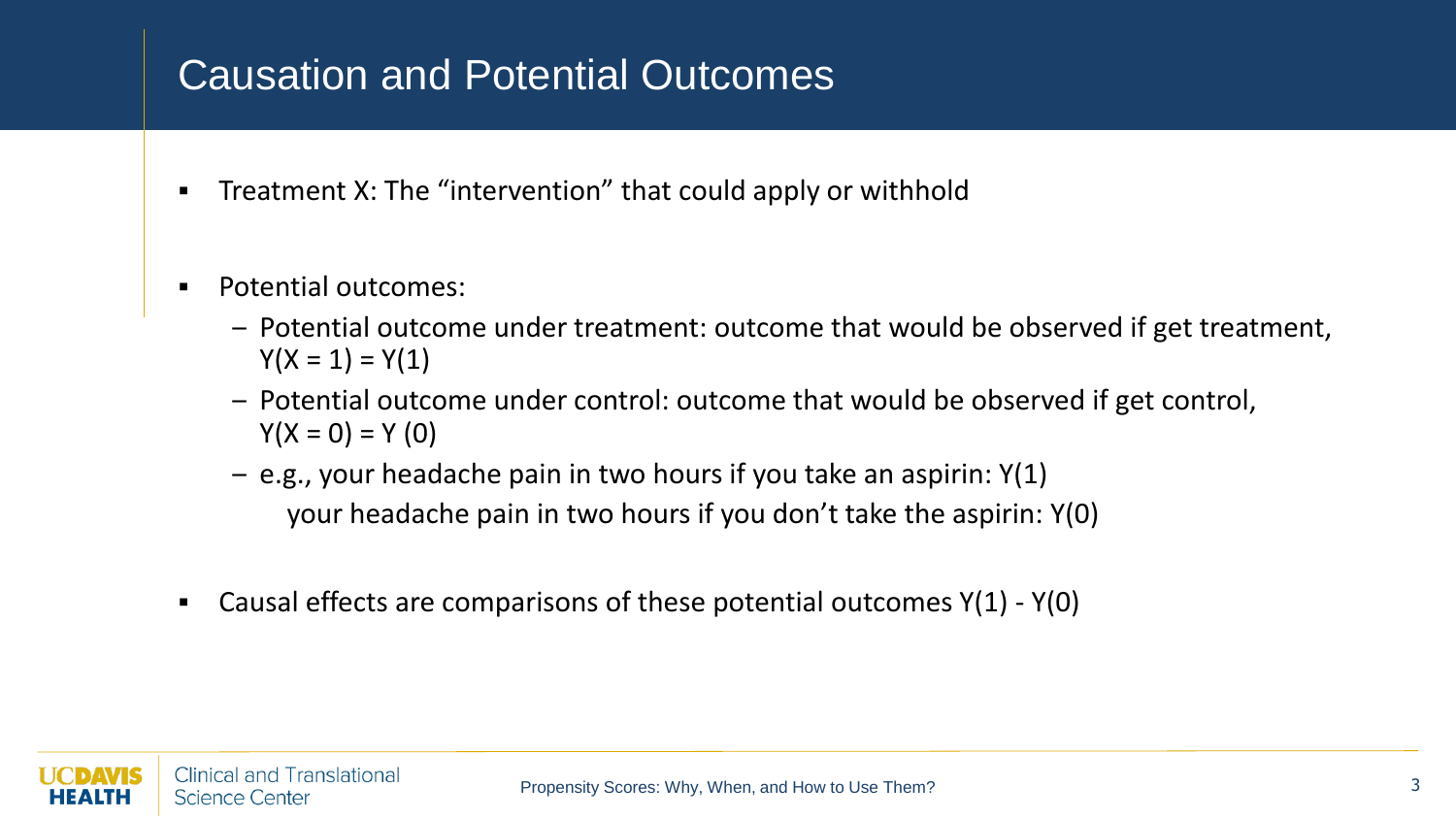## "True" data (Only God Observes)

■ e.g., effect of heavy adolescent drug use (X) on earnings at age 40 (Y)

| <b>Units</b>    | $Y_i(1)$ | $Y_i(0)$ |
|-----------------|----------|----------|
|                 | \$15,000 | \$18,000 |
|                 | \$9,000  | \$10,000 |
| 3               | \$10,000 | \$8,000  |
| <b>ALC: YES</b> |          |          |

- Causal effect for *i*th unit (individual) = Y<sub>i</sub> (1) Y<sub>i</sub> (0)
- **•** Average treatment effect (ATE) =  $\frac{1}{N}$  $\frac{1}{N} \sum_{i=1}^{N} \{Y_i (1) - Y_i (0)\}$ 
	- Average of Y<sub>i</sub> (1) − Y<sub>i</sub> (0) across individuals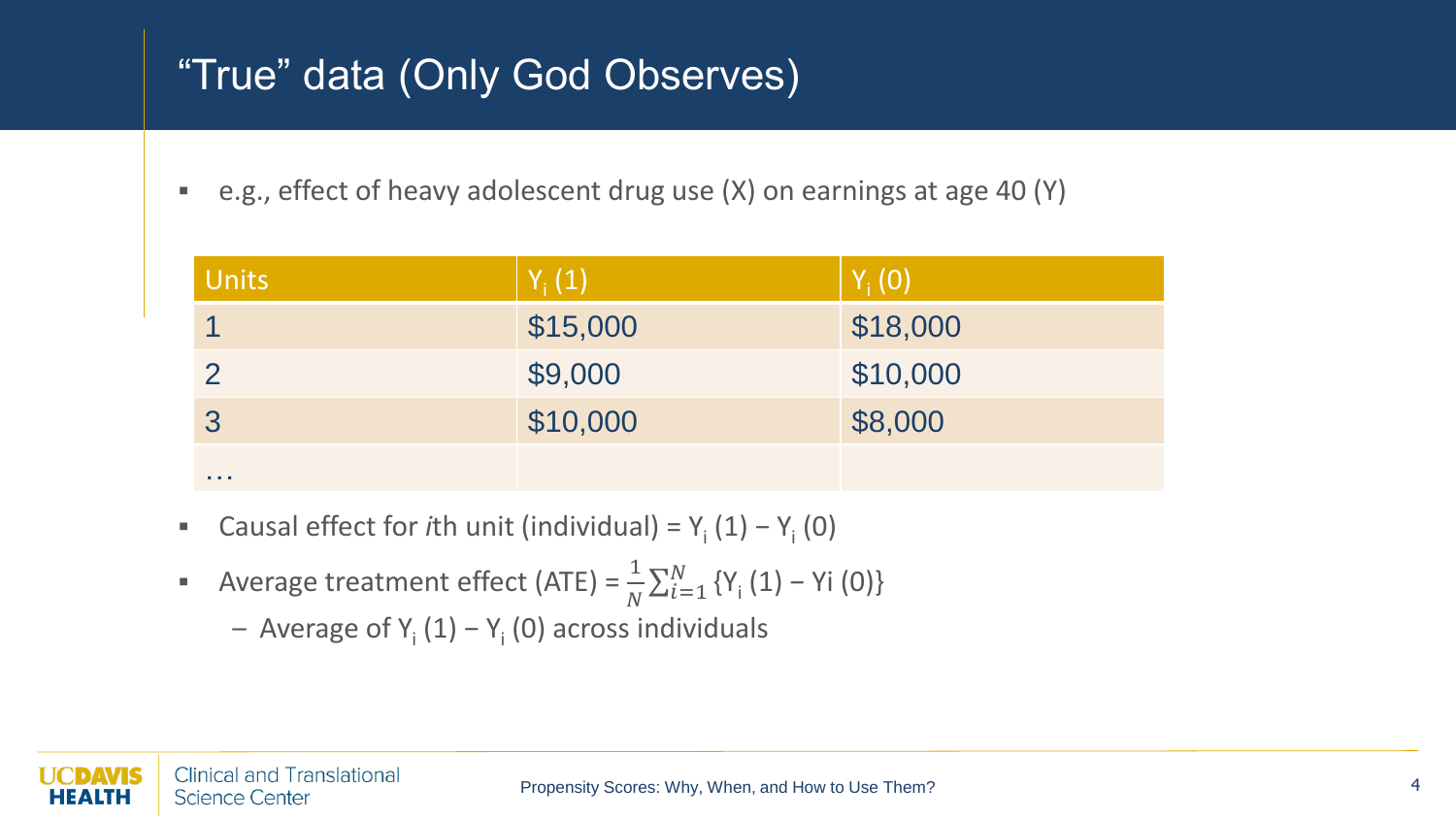## Observed data

■ e.g., effect of heavy adolescent drug use (X) on earnings at age 40 (Y)

| <b>Units</b>              | $Y_i(1)$ | $Y_i(0)$ |
|---------------------------|----------|----------|
|                           | \$15,000 |          |
|                           |          | \$10,000 |
| 3                         |          | \$8,000  |
| <b><i><u>ALCO</u></i></b> |          |          |

- **•** Only observe  $Y_i(1)$  or  $Y_i(0)$  for each i
- **Association**: compares observed outcomes (average difference of observed outcomes)
- **Causation**: compares potential outcomes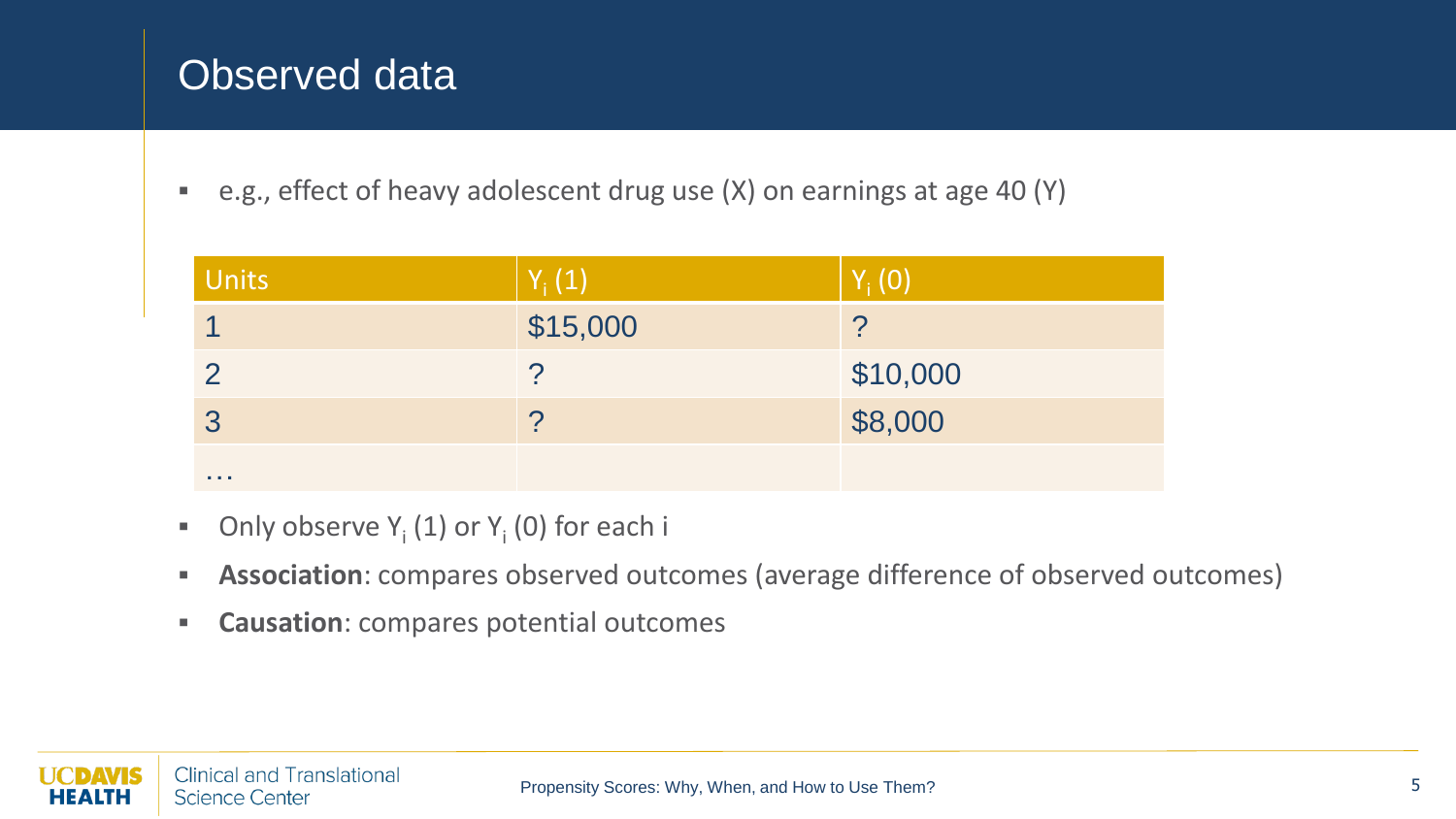### Causation vs. Association

- Can Association lead to Causation? Potential selection bias!
	- E.g., education may be a confounder (for example only, may not be true):



- **Randomized experiments** are the "gold standard" of causal inference:
	- Remove any possible selection bias
		- E.g., Education in both interventions (heavy drug use vs. not) is similar
	- Only difference between two groups is whether or not they receive the intervention
	- Not always feasible: Can't randomize teenagers to become heavy drug users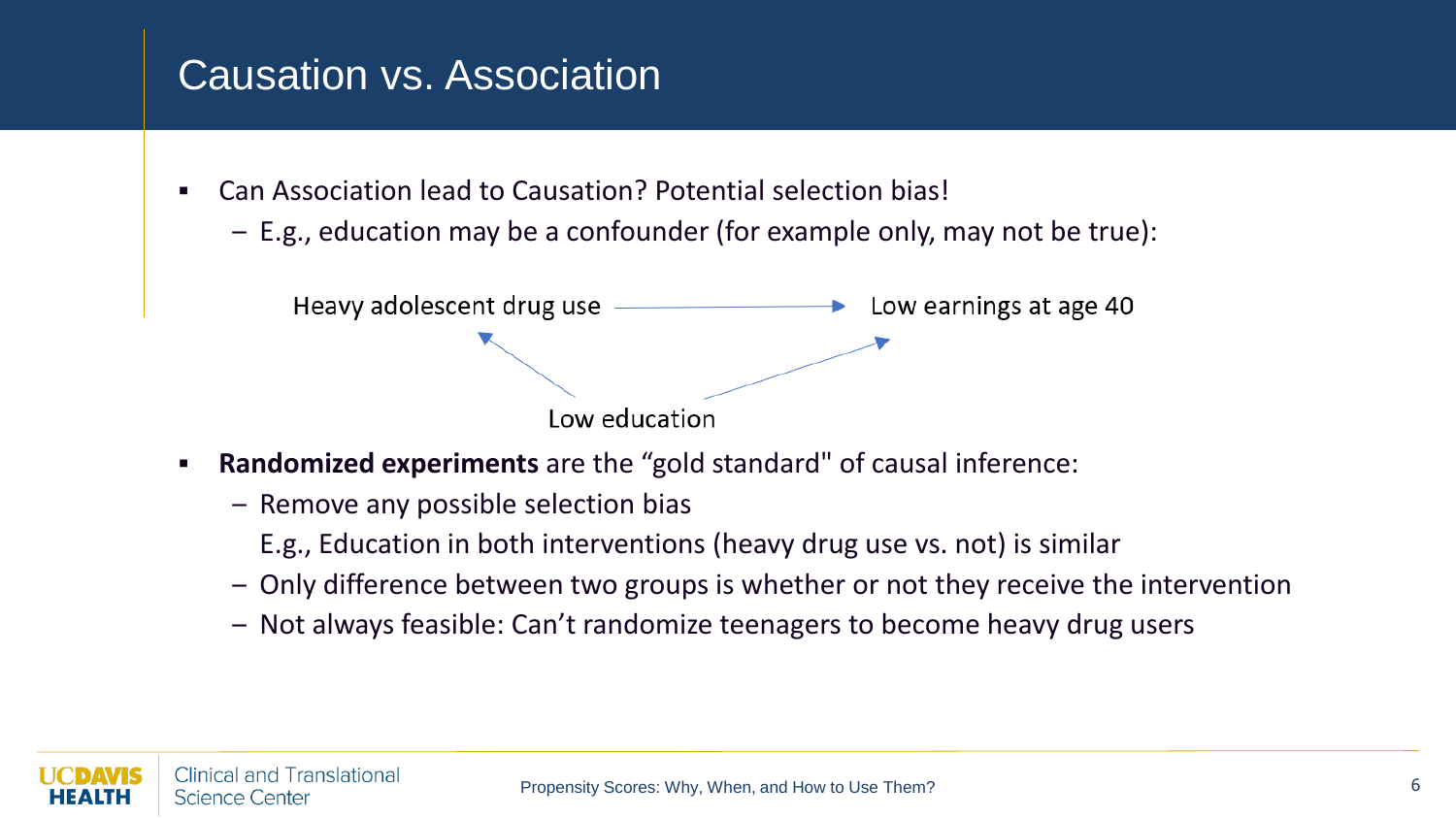### Non-randomized Studies (Observational Studies)

- Main problem: People in "treatment" and "control" groups are likely different
- Traditional methods for non-randomized studies:
	- Stratification/matching
		- Put people into groups with same values of covariates (e.g., education)
		- Hard to adjust for many covariates this way
	- Regression analysis
		- e.g., linear regression of outcome given treatment and covariates
		- Predict earnings given covariates and heavy drug use: look at coefficient on heavy drug use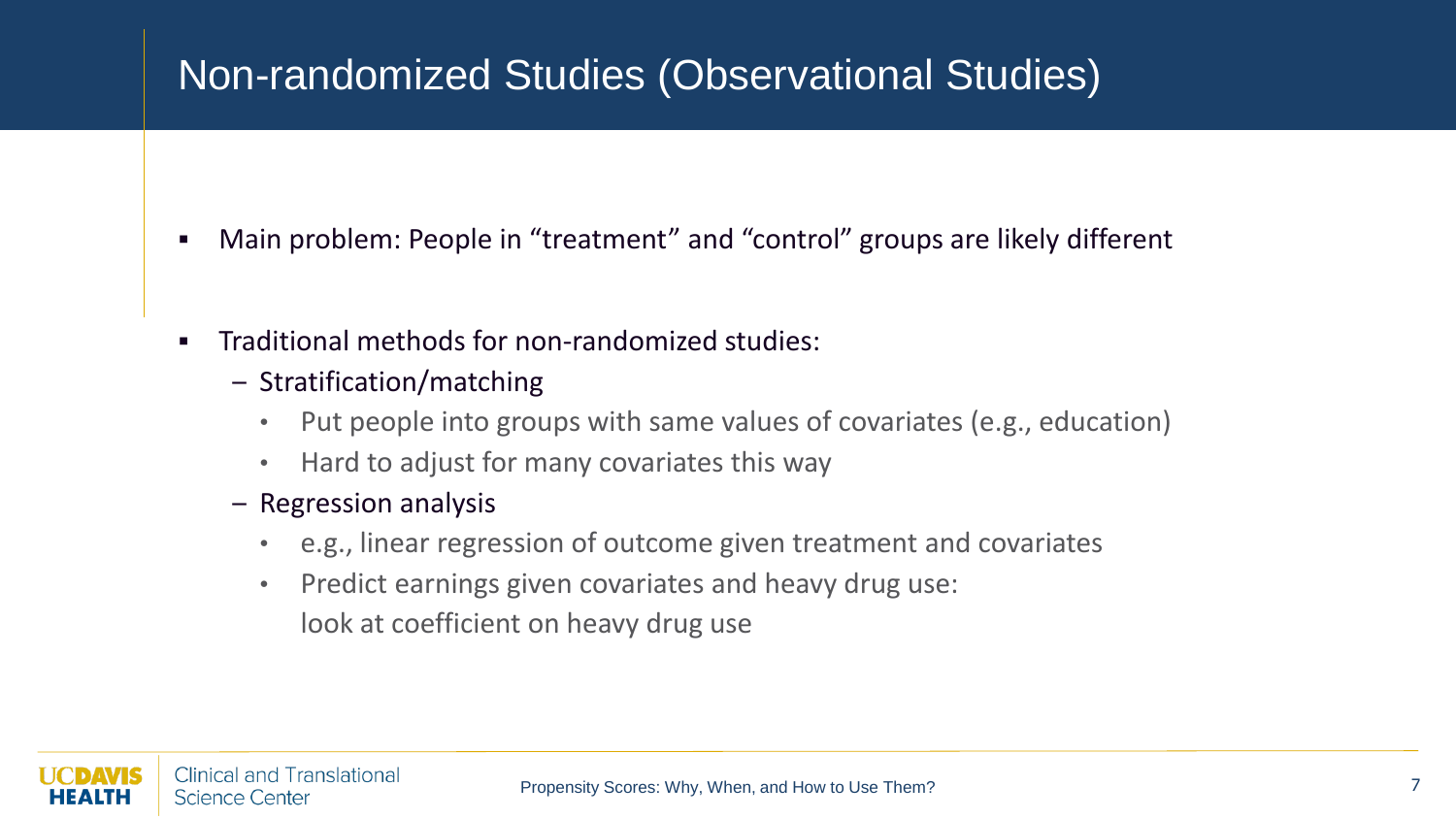### Non-randomized Studies (Observational Studies)

- Main problem: People in "treatment" and "control" groups are likely different
- Newer methods: Use propensity score methods to facilitate comparing similar individuals
	- Look for structure in the data that "mimics" a randomized experiment (pseudorandomization)
	- Reduce selection bias by balancing confounders in "treatment" and "control" groups
- **•** Propensity score  $\pi(Z) = P(X = 1|Z)$ 
	- $-$  Probability of being assigned to "treatment" given covariates Z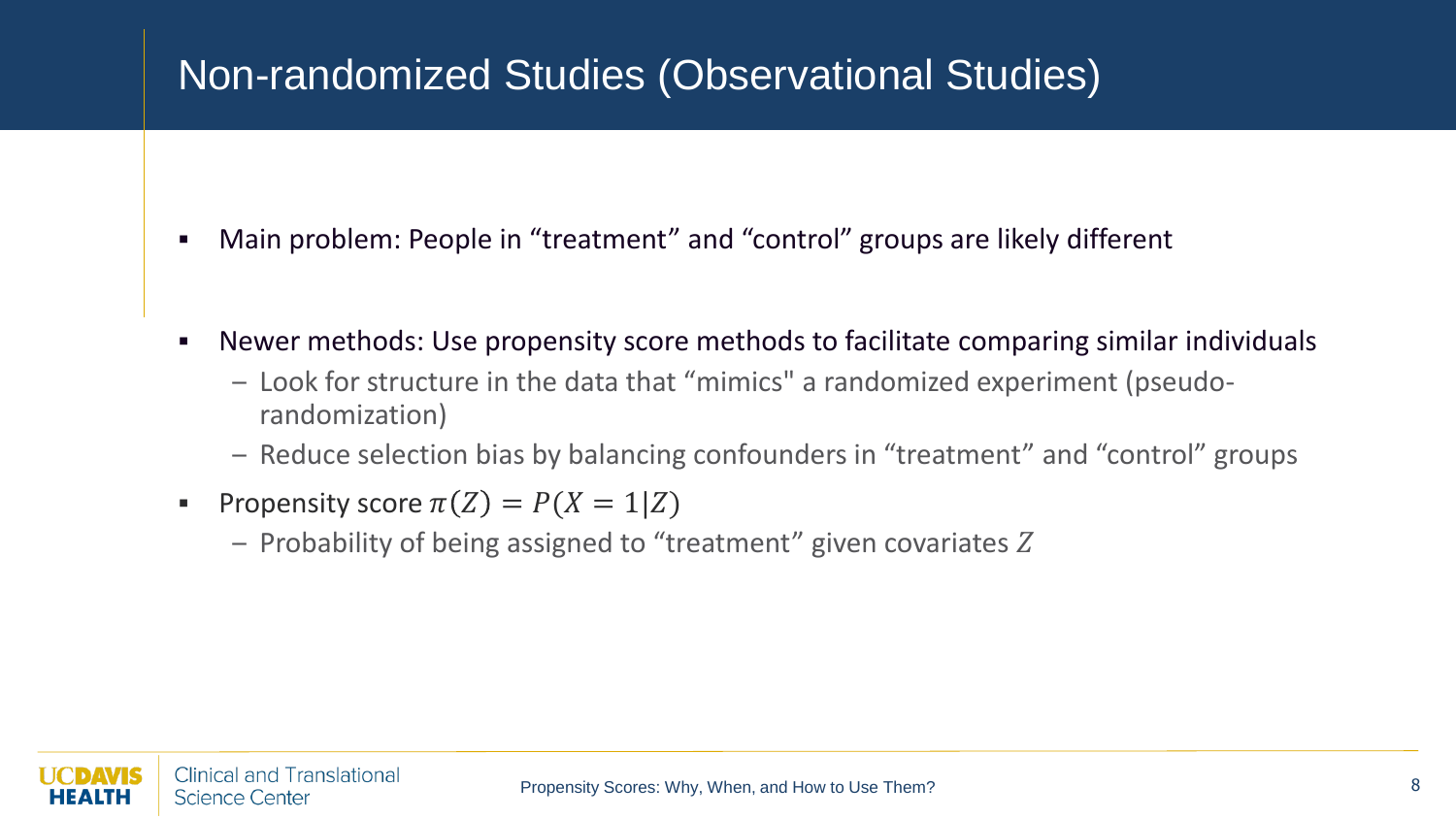### Needed Assumptions for Propensity Score Methods

#### ▪ **Stable Unit Treatment Value Assumption (SUTVA)**:

- Consistency (If  $X=x$ , then  $Y=Y(x)$ ), and
- Non-interference (treating one individual does not affect any others)
- **Positivity** assumption: for any  $Z$ ,  $0 < \pi(Z) < 1$ 
	- If all low educated participants are heavy drug users, how can we reliably compare heavy drug users vs. non-heavy drug users among the low educated people?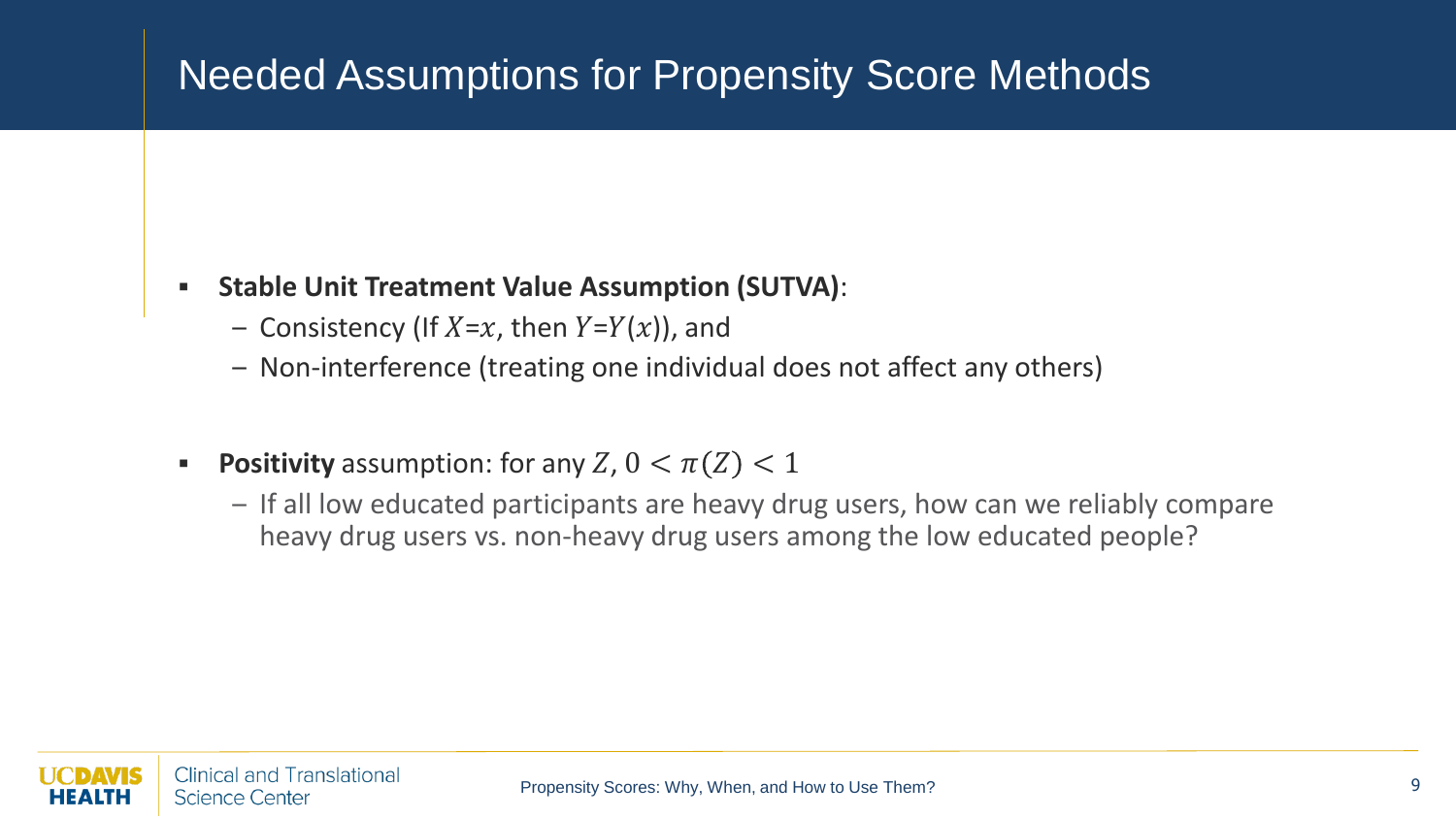### Needed Assumptions for Propensity Score Methods

- **Conditional independence (Unconfoundness)** assumption: Assume that the treatment X is being randomly chosen, conditional on covariates  $Z$ , mathematically:  $Y(x) \perp X|Z$ 
	- $-$  i.e.,  $Z$  includes all confounders (no unobserved confounders)
	- Can help make this assumption more realistic if think about it during data collection
	- **This conditional independence also holds if conditional on propensity score only**, mathematically:  $Y(x) \perp X | Z \rightarrow Y(x) \perp X | \pi(Z)$

(Propensity score is a summary score combining information from multiple  $Z_s$ )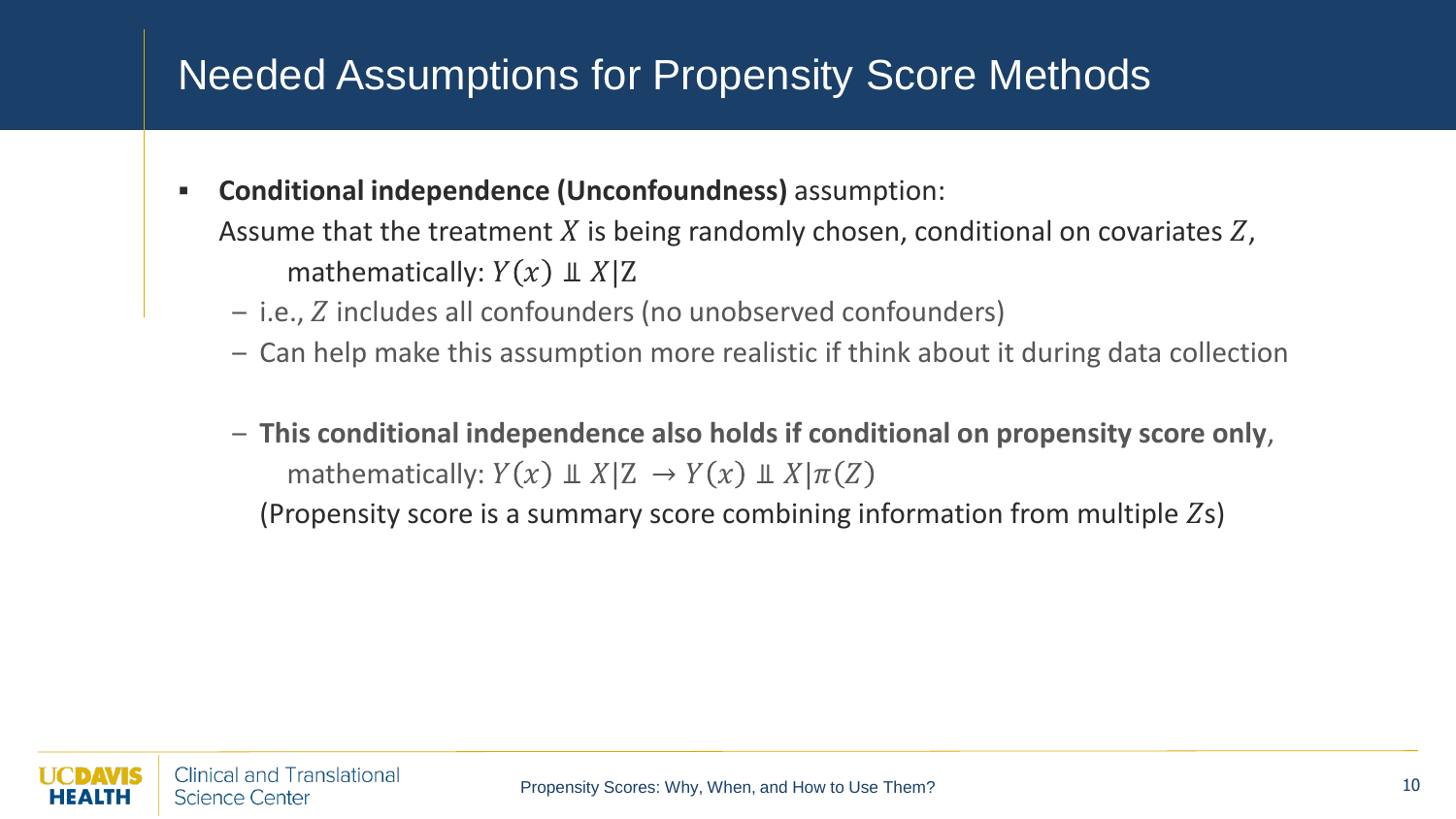## Propensity Scores as Summary of All Covariates

Propensity score can be viewed as a balancing score:

- At a given value of propensity score, distributions of observed covariates (that went into propensity score) are similar in treated and control groups
	- Conditional on propensity score, people in two groups are similar in covariates (like randomization)
	- If two people had the same probability of receiving treatment, and one did and one didn't receive treatment in reality (treated and comparison control), they should looks only randomly different on the observed covariates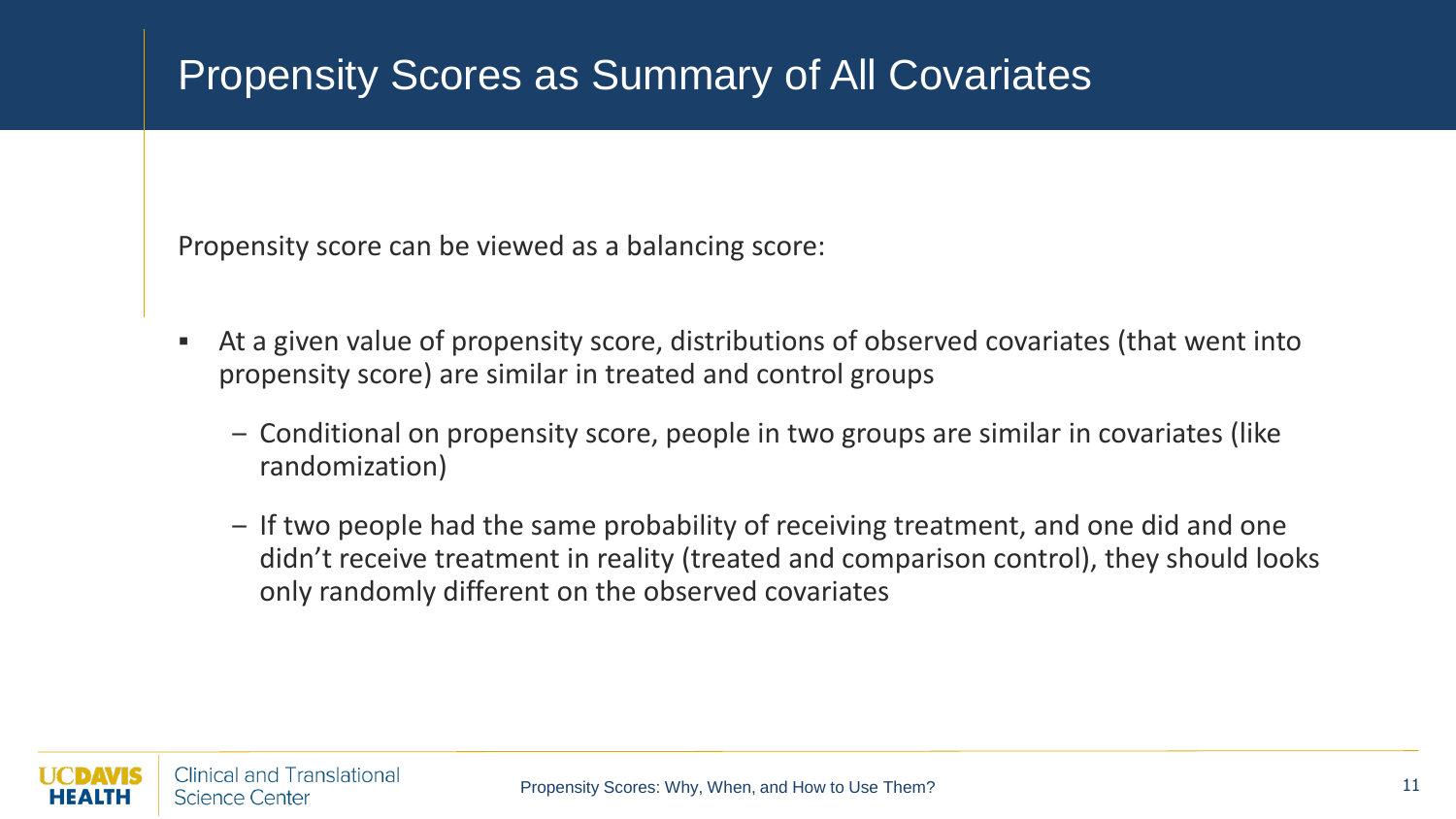## Potential Dangers of Regression Adjustment on Full Samples

When treated and control groups have very different distributions of confounders (problem of small "common support"):

- May lead to bias if model mis-specified
	- Is the world really linear?
	- Several studies provided evidence that effect estimates are more sensitive to outcome regression model than to propensity score model
- Dangerous if simply fitting regression without checking whether the distributions of the confounders overlap.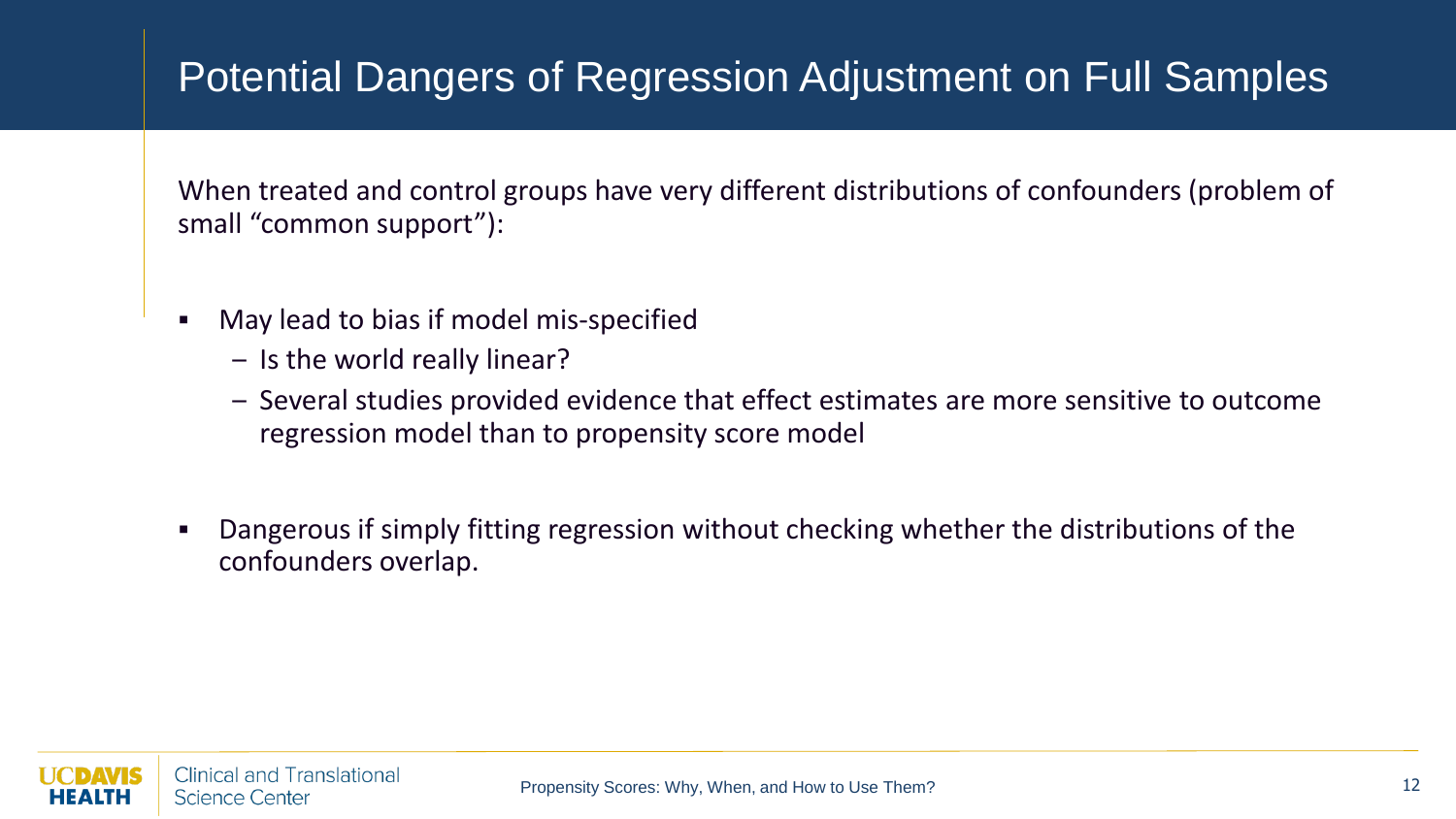# Potential Dangers of Regression Adjustment on Full Samples

#### Example:

- Simple linear regression model used to estimate causal effects:
	- $Y_i = \alpha + \tau X_i + \beta Z_i + e_i$ ,  $e_i \sim N(0, \sigma^2)$
	- $\hat{\tau}$  is estimate of treatment effect
	- Treatment X=1 or 0
	- Z is a confounder adjusted in regression
- This assumes parallel linear regression lines about potential outcomes:
	- $Y_i(0) = \alpha + \beta Z_i + e_i$
	- $Y_i(1) = \alpha + \tau + \beta Z_i + e_i$
	- $Y_i(1) Y_i(0) = \tau$

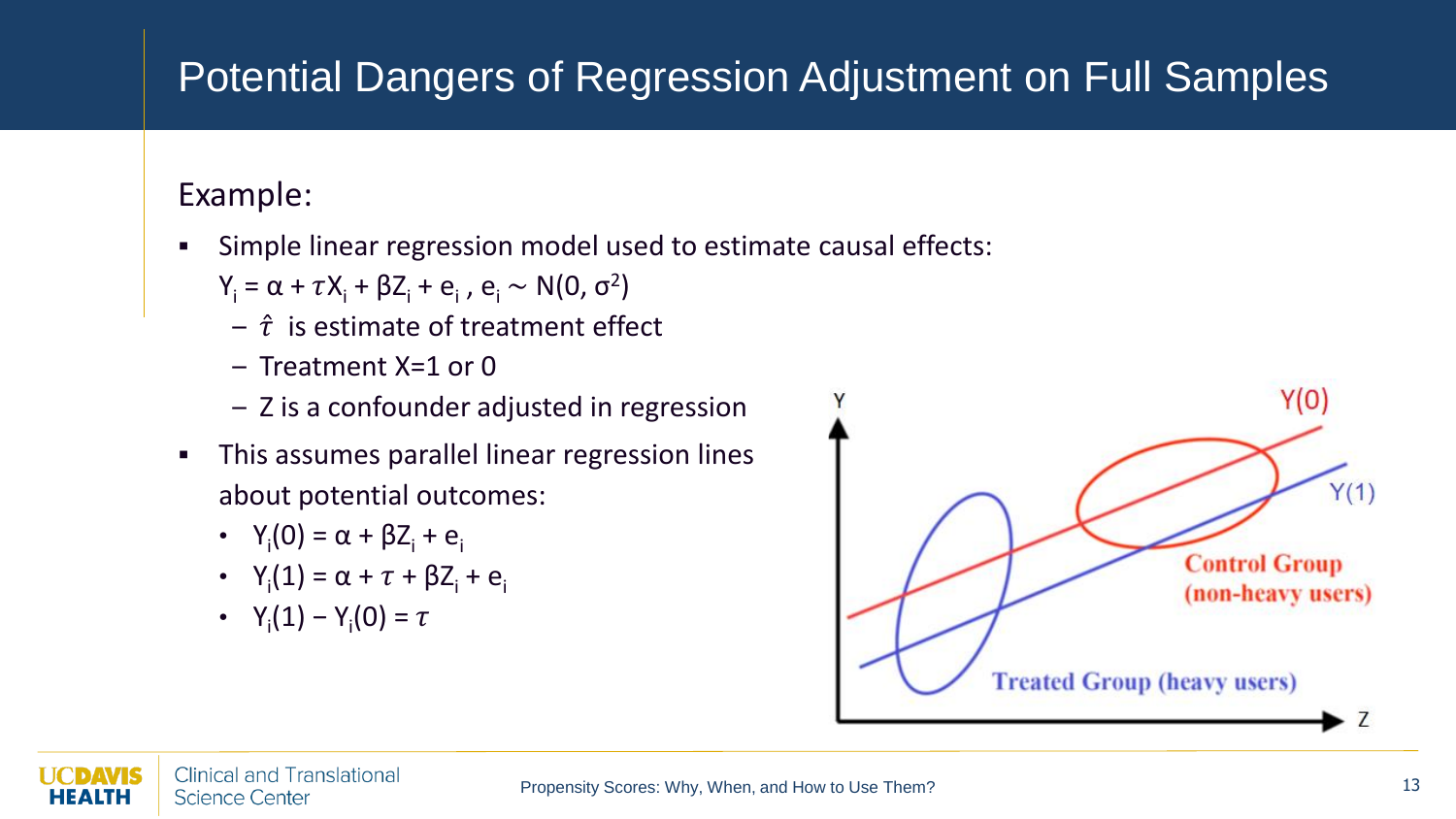# Simply Adjust Propensity Score in Regression Directly?

- What about simply including propensity score in outcome regression model?
	- Propensity scores are sometimes used as a predictor in regression (simply replacing all of the individual covariates)
	- **Not recommended**: If samples unbalanced on covariates, will also be unbalanced on propensity score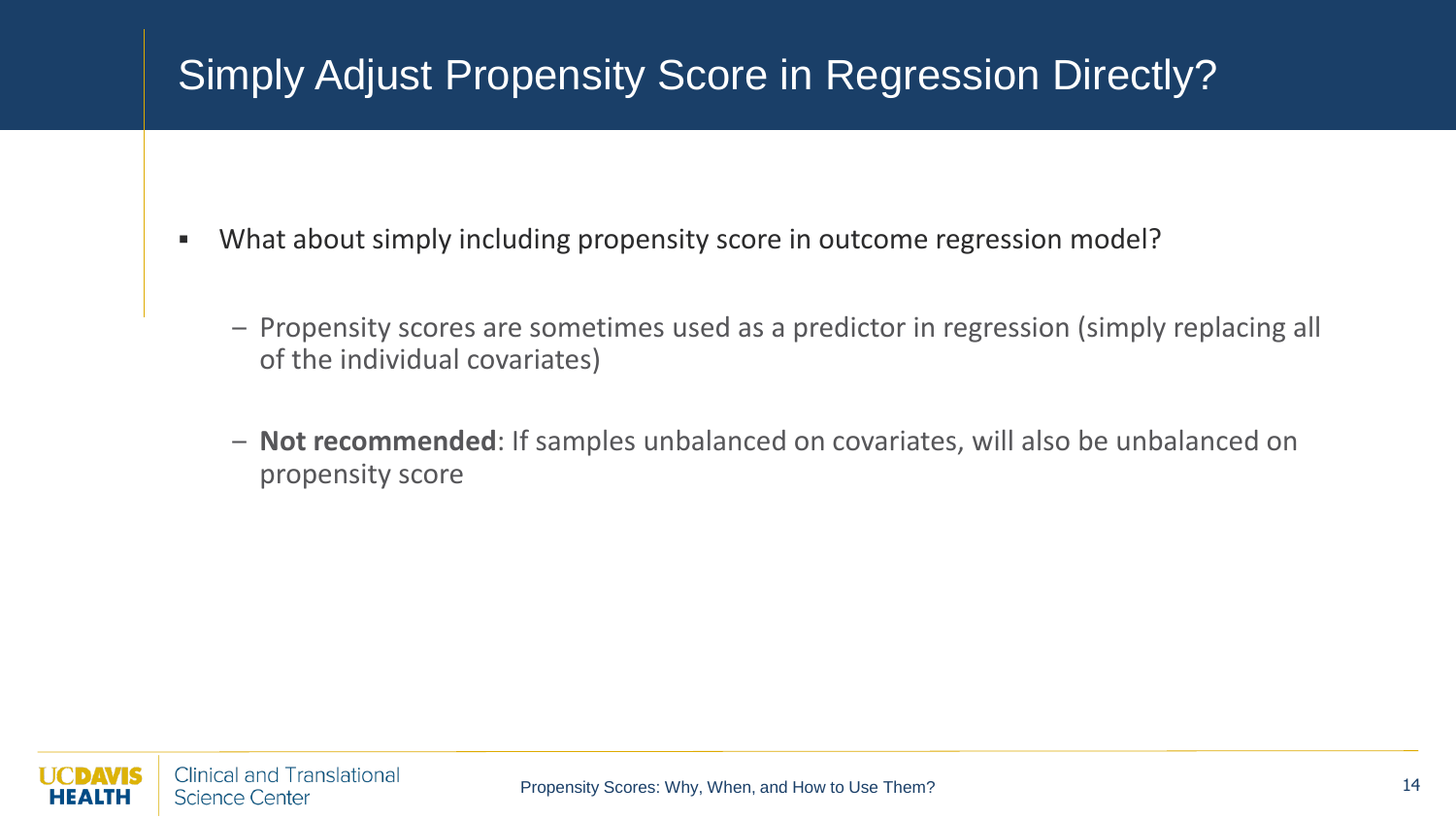# Better Methods Using Propensity Scores (Details Later)

- **Matching**
	- For each treated individual, select k controls with similar propensity scores (often k=1)
	- Easier to match just on propensity score, rather than all covariates individually
- **Stratification/ Subclassification**
	- Group individuals into groups with similar propensity score values
	- Often 5 subclasses used (quintiles of propensity scores)
	- Outcome analyses often use subclass as strata (e.g., evaluate intervention effects within strata and then combine)
- **Weighting adjustments**
	- Inverse probability of treatment/exposure weights (IPTW)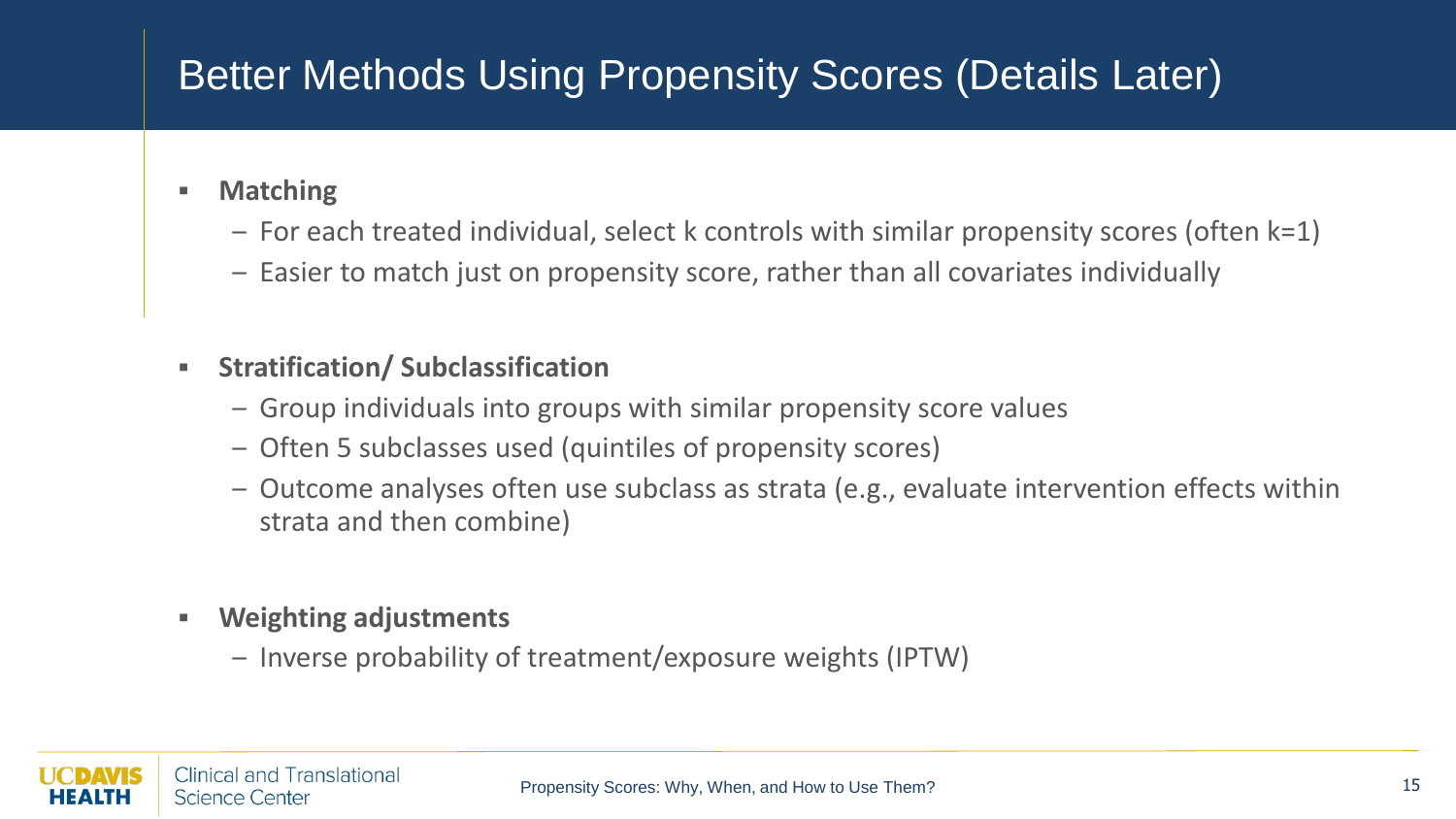#### How to estimate Propensity Score?

- **•** Propensity Score = probability of treatment receipt given covariates =  $P(X = 1|Z)$ 
	- Most common: logistic regression
		- Dependent variable = treatment indicator  $X(0 \text{ or } 1)$
		- Independent variables = covariates
	- Non-parametric options using machine learning techniques: classification and regression trees (CART), random forest, GBM, etc.
- **Propensity scores are predicted probability for each person from these models, but** 
	- **Mainly care about whether it results in balanced samples** 
		- Can easily check this!
	- Don't care much about predictive ability of model
	- Don't care about interpretation of covariates: only need predicted probabilities
	- If using **propensity scores weighting**, need to care somewhat about accuracy of the predicted propensity scores themselves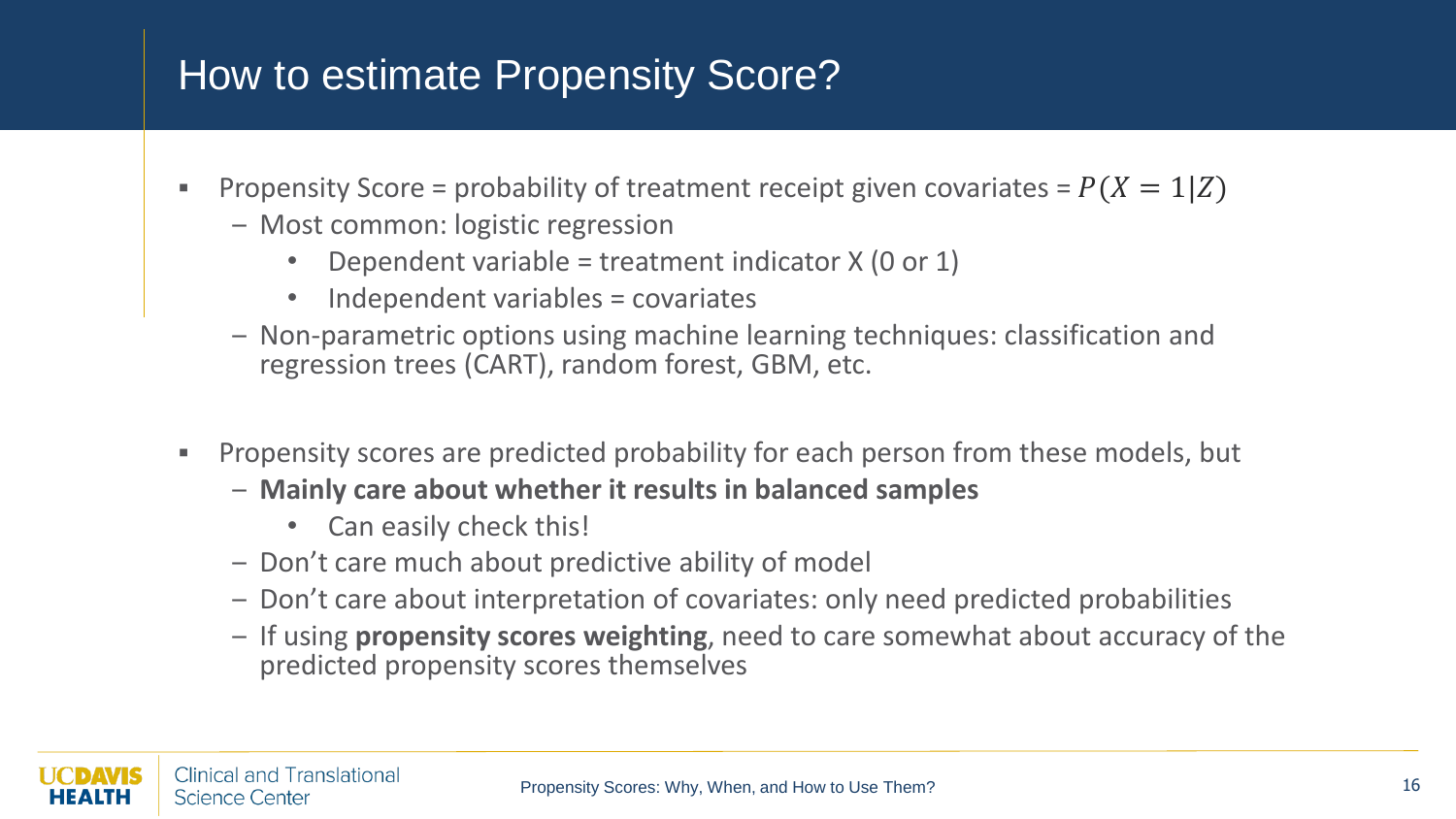#### Select Variables into Propensity Score Model

- Main idea: Select variables related to treatment receipt and the outcomes
- **•** Trade-offs involved:
	- Excluding confounders may violate uncounfoundedness assumption
	- $-$  Including too many unnecessary covariates  $Z$ 's can exacerbate problem of "common" support" and increase variance
- Suggestion by Stuart (2011):
	- For large samples, be generous in what you include and err on including more rather than less
	- For small samples (e.g., 100), focus on variables believed to be **strongly related to outcome**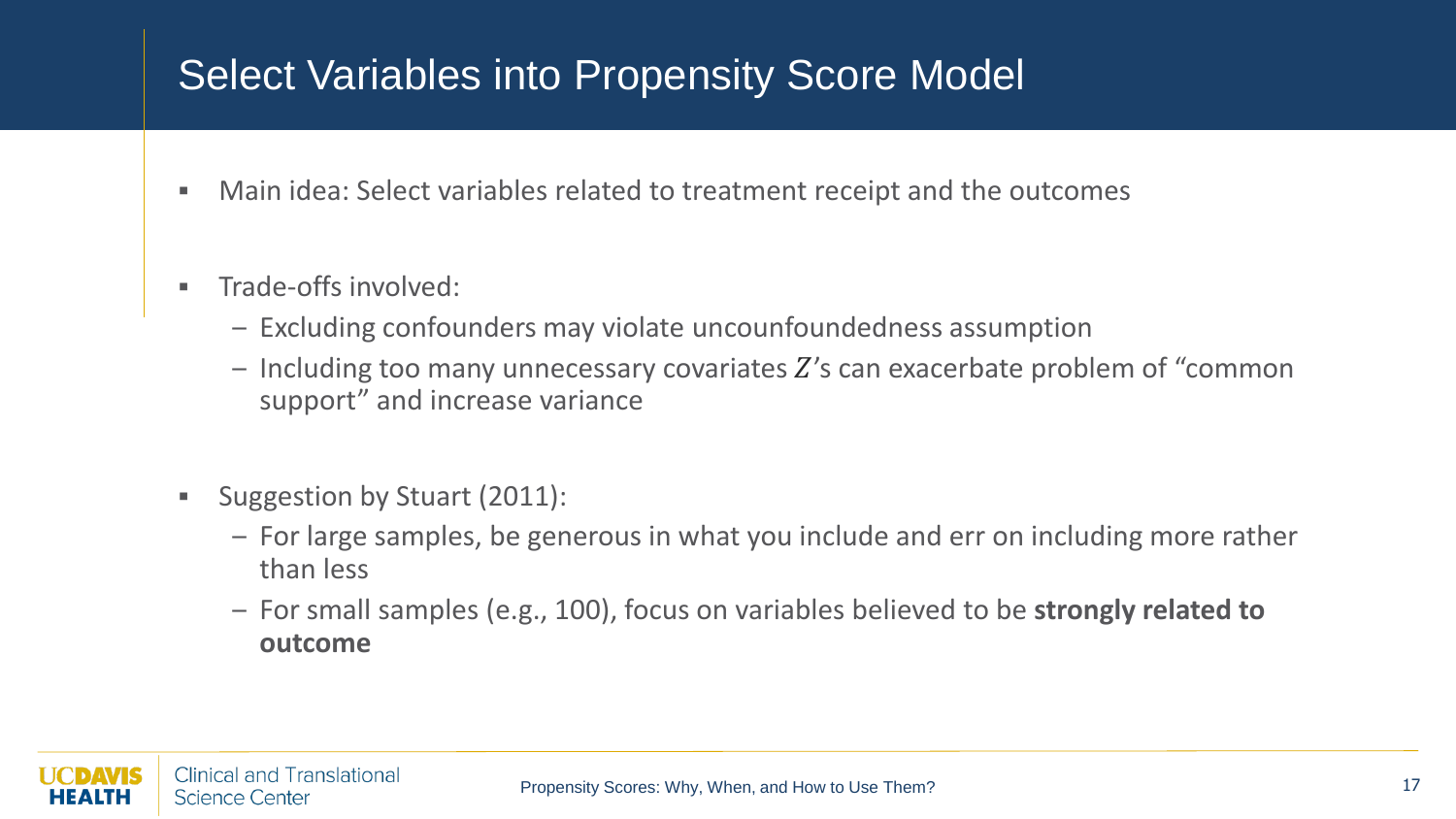# **Matching**

#### Traditional Matching:

- Find treated and control individuals with similar covariate values
	- Might be hard to get matches on all covariates separately

#### Propensity Score Matching:

- Find treated and control individuals with similar propensity scores
- What if a treated individual just doesn't have any controls with similar propensity scores?
	- Can impose a "caliper": limits matches to be within some range of propensity score values (often 0.25 or 0.5 propensity score standard deviation)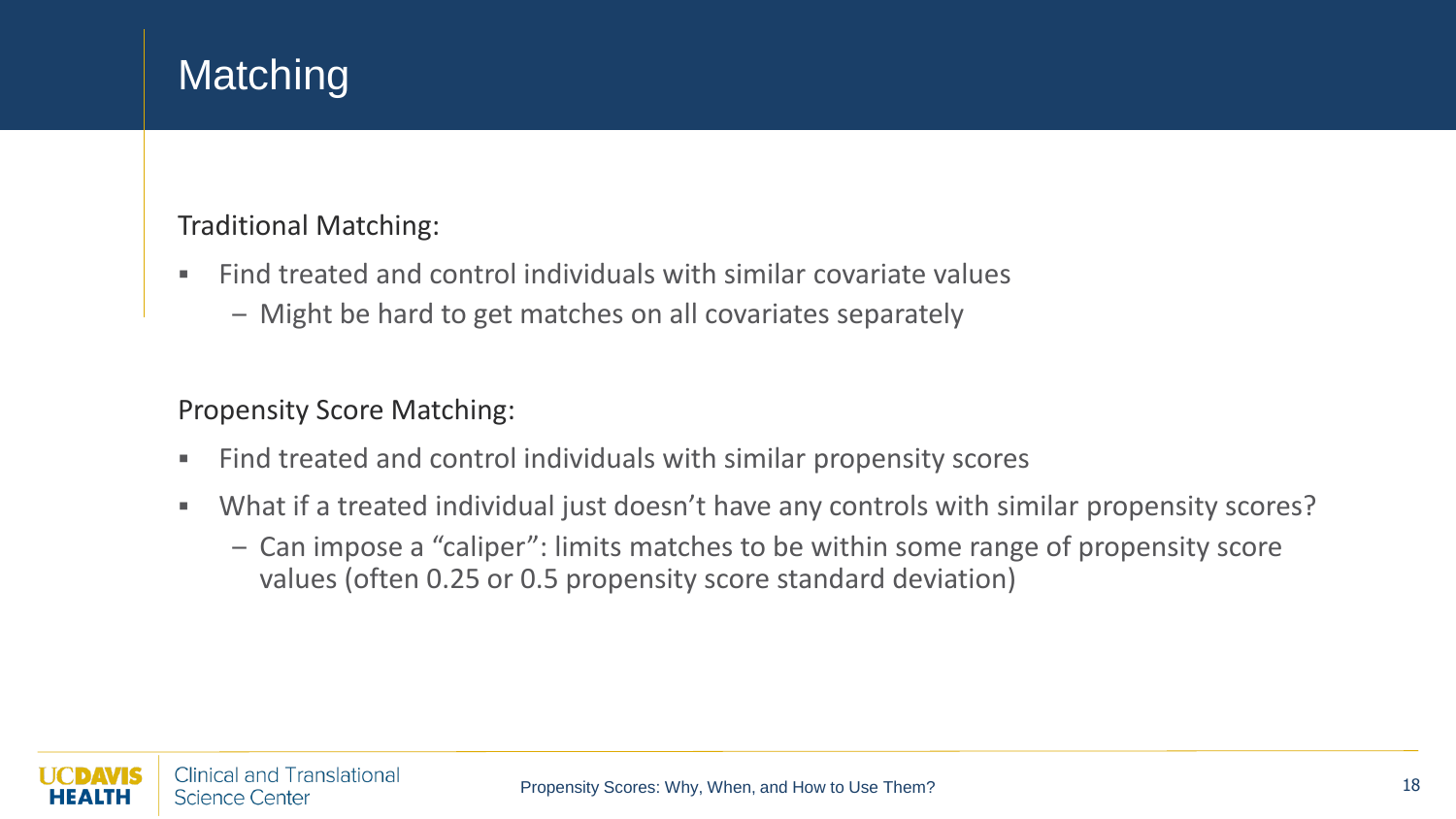## Diagnostics for Propensity Score Matching

**Main idea**: Compare the covariate distributions between matched treated and controls

- Histograms of propensity scores and covariates
- Descriptive statistics
	- e.g., means of covariates, variances of covariates
- Standardized difference
	- Difference in means (or probabilities for binary variable) between two groups, divided by pooled standard deviation

$$
D = \frac{\bar{z}_{treat} - \bar{z}_{control}}{\sqrt{\frac{\sigma_{treat}^2 + \sigma_{control}^2}{\frac{\sigma_{treat}^2 + \sigma_{control}^2}{2}}}
$$
 (continuous Z), or 
$$
D = \frac{\hat{p}_{treat} - \hat{p}_{control}}{\sqrt{\frac{\hat{p}_{treat}(1 - \hat{p}_{treat}) + \hat{p}_{control}(1 - \hat{p}_{control})}{2}}}
$$
 (binary Z)

- See how much smaller it is after matching
- Standardized difference < 0.2 (or even smaller) is often considered as small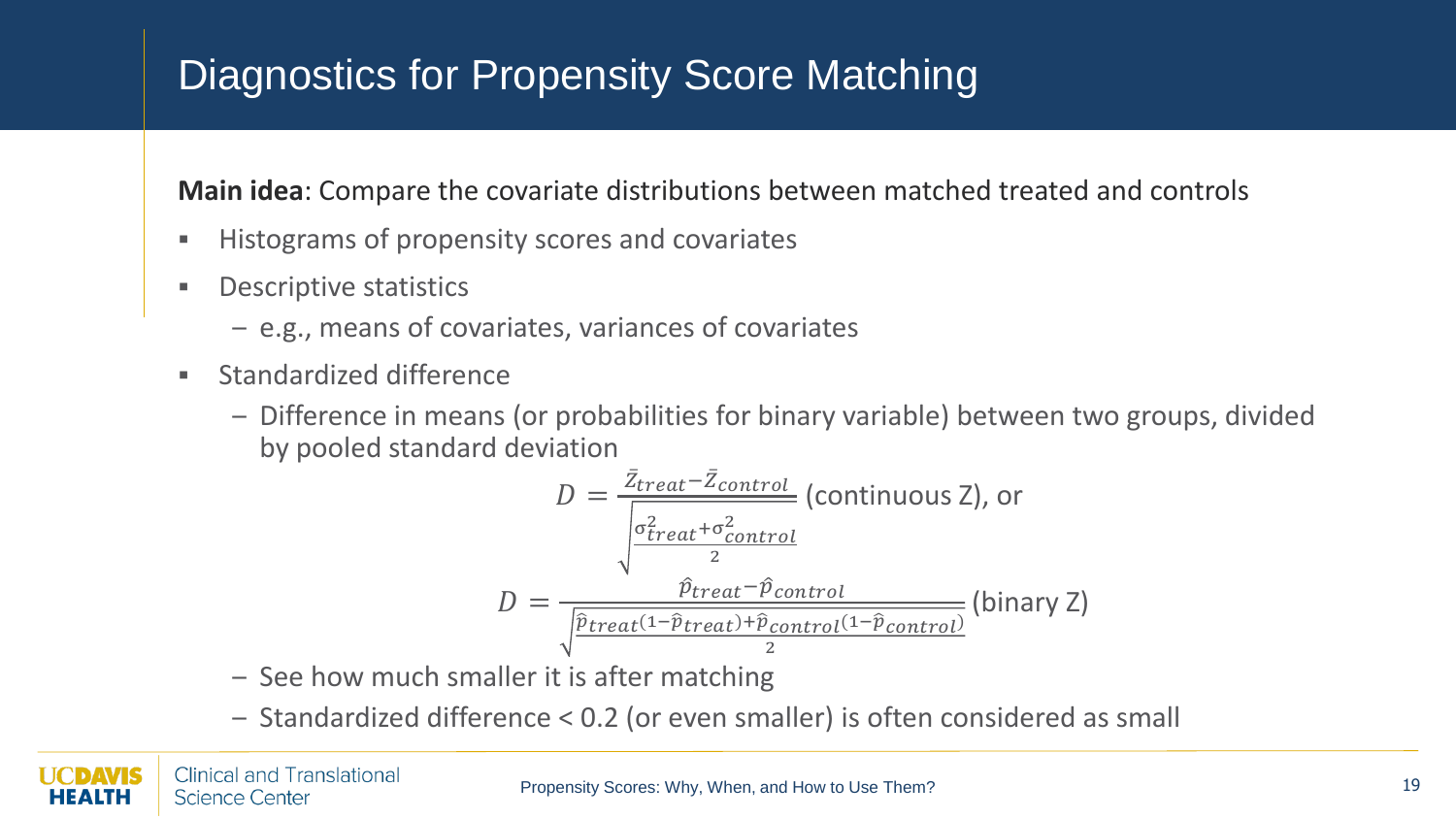#### Propensity Scores (Pre-Match) from NCDB Data



**Clinical and Translational Science Center** HEALTH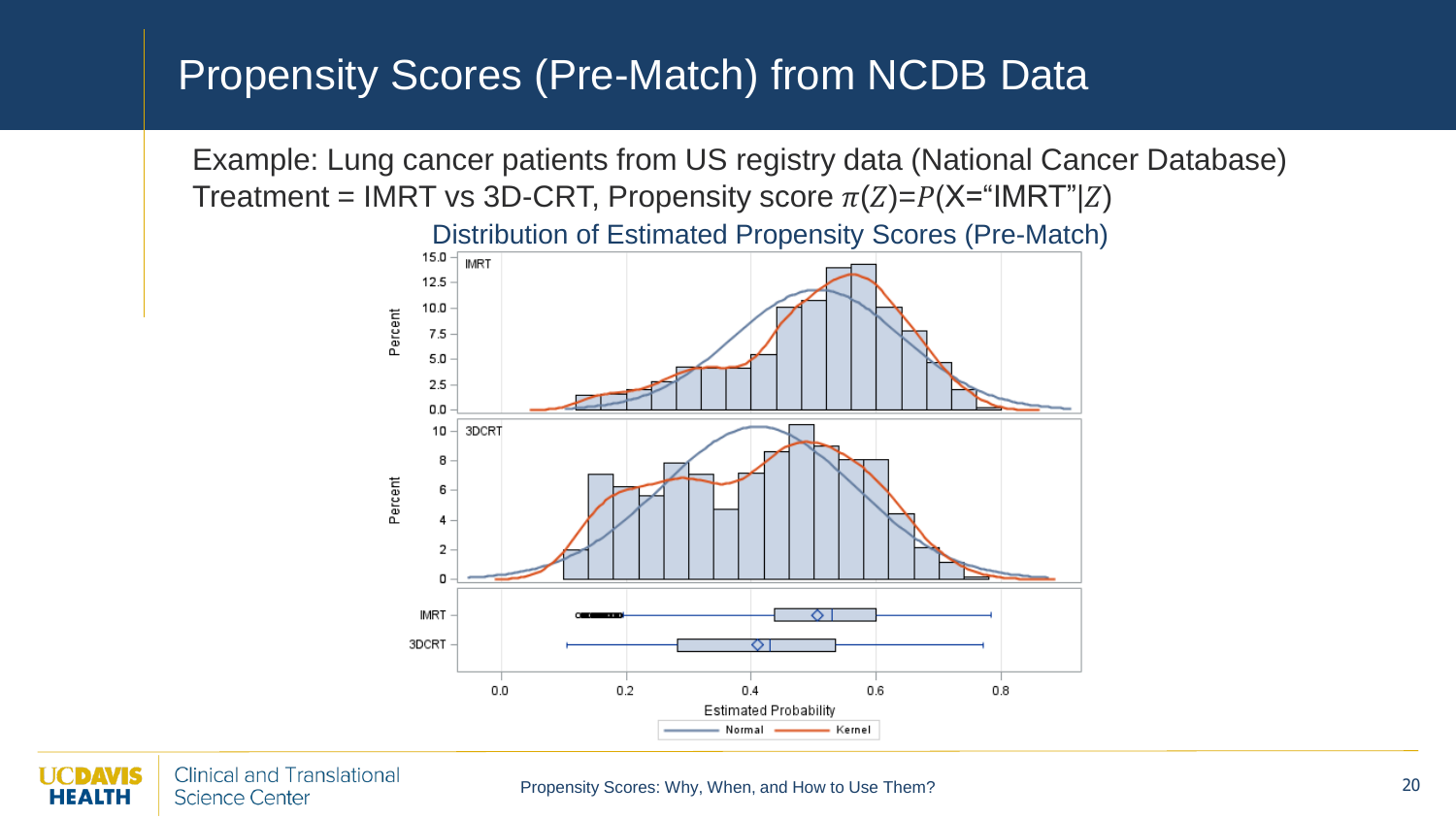#### Propensity Scores (Post-Match) from NCDB Data

Example: Lung cancer patients from US registry data (National Cancer Database) Treatment = IMRT vs 3D-CRT, Propensity score  $\pi(Z)=P(X=^{\alpha}I\text{MRT}^{\alpha}|Z)$ Distribution of Estimated Propensity Scores (Post-Match)  $15 - \frac{1}{1}$ MRT 10 Percent 5 o 15 3DCRT Percent 10 5 n IMRT 3DCRT  $0.0$  $0.2$  $0.4$  $0.6$  $0.8$ Estimated Probability Normal – Kernel

**Clinical and Translational Science Center** EALTH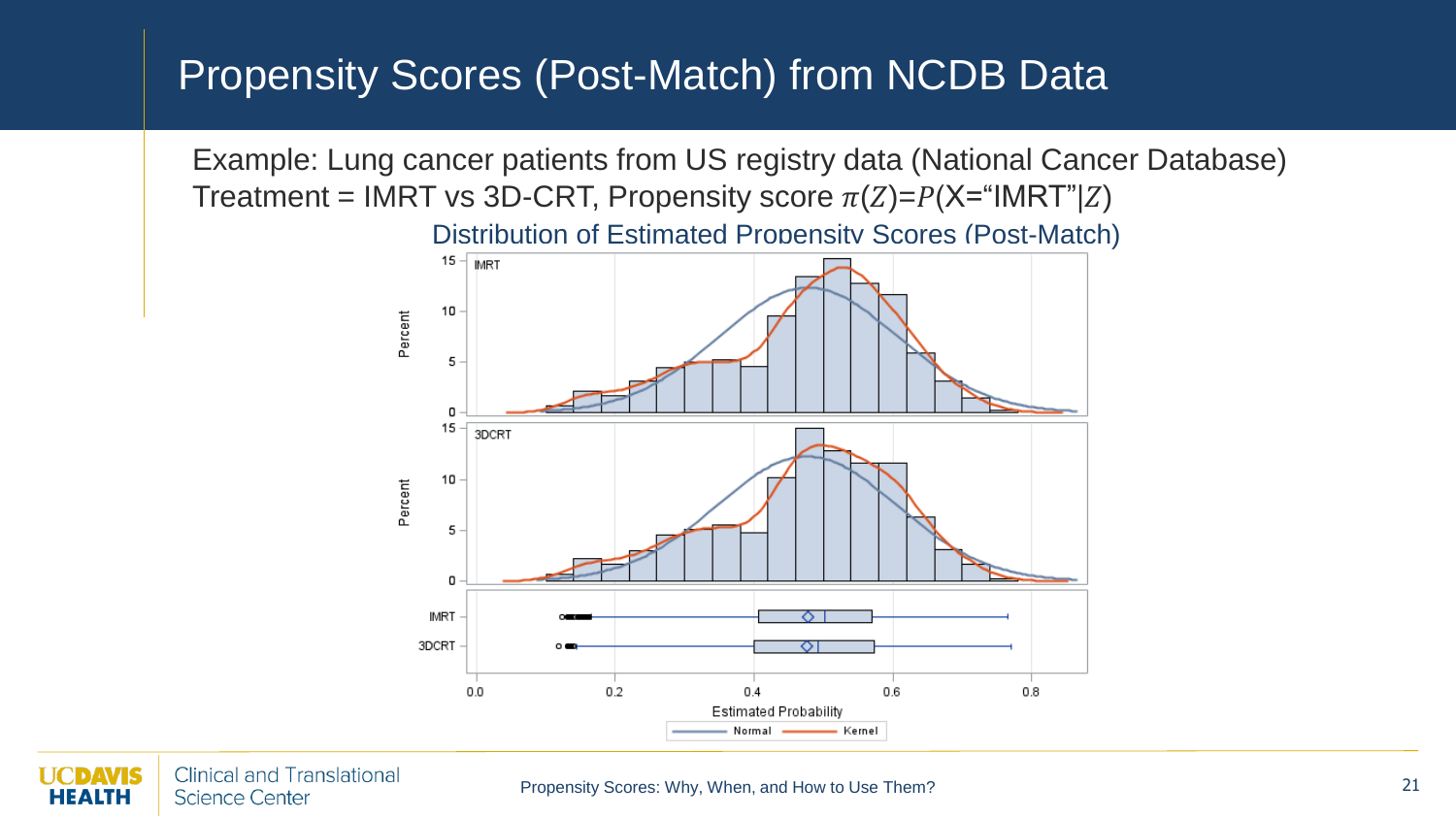#### Improved Covariate Balance After Matching

|                                        | <b>Pre-Matching</b> |                       | <b>Post-Matching</b> |                       |  |
|----------------------------------------|---------------------|-----------------------|----------------------|-----------------------|--|
|                                        | 3D-CRT (N=1,888)    | <b>IMRT (N=1,556)</b> | 3D-CRT (N=1,238)     | <b>IMRT (N=1,238)</b> |  |
| Age, median (range)                    | 66 (28-90)          | 67 (34-90)            | 67 (40-90)           | 67 (40-90)            |  |
| <b>Sex</b>                             |                     |                       |                      |                       |  |
| <b>Male</b>                            | 1,035 (54.8%)       | 831 (53.4%)           | 689 (55.5%)          | 676 (54.4%)           |  |
| <b>Female</b>                          | 853 (45.8%)         | 725 (46.6%)           | 553 (44.5%)          | 566 (45.6%)           |  |
| <b>Race</b>                            |                     |                       |                      |                       |  |
| <b>White</b>                           | 1,600 (85.8%)       | 1,312 (84.6%)         | 1,058 (85.2%)        | 1,060 (85.3%)         |  |
| <b>Non-white</b>                       | 264 (14.2%)         | 239 (15.4%)           | 184 (14.8%)          | 182 (14.7%)           |  |
| <b>Charlson/Deyo comorbidity score</b> |                     |                       |                      |                       |  |
| $2$                                    | 1,692 (89.6%)       | 1,390 (89.3%)         | 1106 (89.1%)         | 1107 (89.1%)          |  |
| $\geq$ 2                               | 196 (10.4%)         | 166 (10.7%)           | 136 (10.9%)          | 135 (10.9%)           |  |
| <b>Insurance type</b>                  |                     |                       |                      |                       |  |
| <b>Private</b>                         | 616 (33.1%)         | 490 (32.0%)           | 408 (32.1%)          | 386 (31.1%)           |  |
| <b>Other</b>                           | 1243 (66.9%)        | 1043 (68.0%)          | 834 (67.2%)          | 856 (68.9%)           |  |
| <b>Income</b>                          |                     |                       |                      |                       |  |
| $\leq$ \$48,000                        | 795 (42.9%)         | 683 (44.7%)           | 552 (44.4%)          | 548 (44.1%)           |  |
| $\geq$ \$48,000                        | 1,060 (57.1%)       | 844 (55.3%)           | 690 (55.6%)          | 694 (55.9%)           |  |
| <b>Location</b>                        |                     |                       |                      |                       |  |
| <b>Urban</b>                           | 1263 (68.0%)        | 1047 (68.5%)          | 830 (66.8%)          | 834 (67.1%)           |  |
| <b>Non-urban</b>                       | 594 (32.0%)         | 482 (31.5%)           | 412 (33.2%)          | 408 (32.9%)           |  |
| <b>Facility</b>                        |                     |                       |                      |                       |  |
| <b>Academic</b>                        | 548 (29.1%)         | 643 (41.4%)           | 417 (33.6%)          | 427 (34.4%)           |  |
| <b>Non-Academic</b>                    | 1,332 (70.9%)       | 909 (58.6%)           | 825 (66.4%)          | 815 (65.6%)           |  |
| <b>Histology</b>                       |                     |                       |                      |                       |  |
| <b>Adenocarcinoma</b>                  | 626 (33.2%)         | 648 (41.6%)           | 466 (37.5%)          | 465 (37.4%)           |  |
| <b>Other</b>                           | 1262 (66.8%)        | 908 (58.4%)           | 776 (62.5%)          | 777 (62.6%)           |  |



**Clinical and Translational Science Center**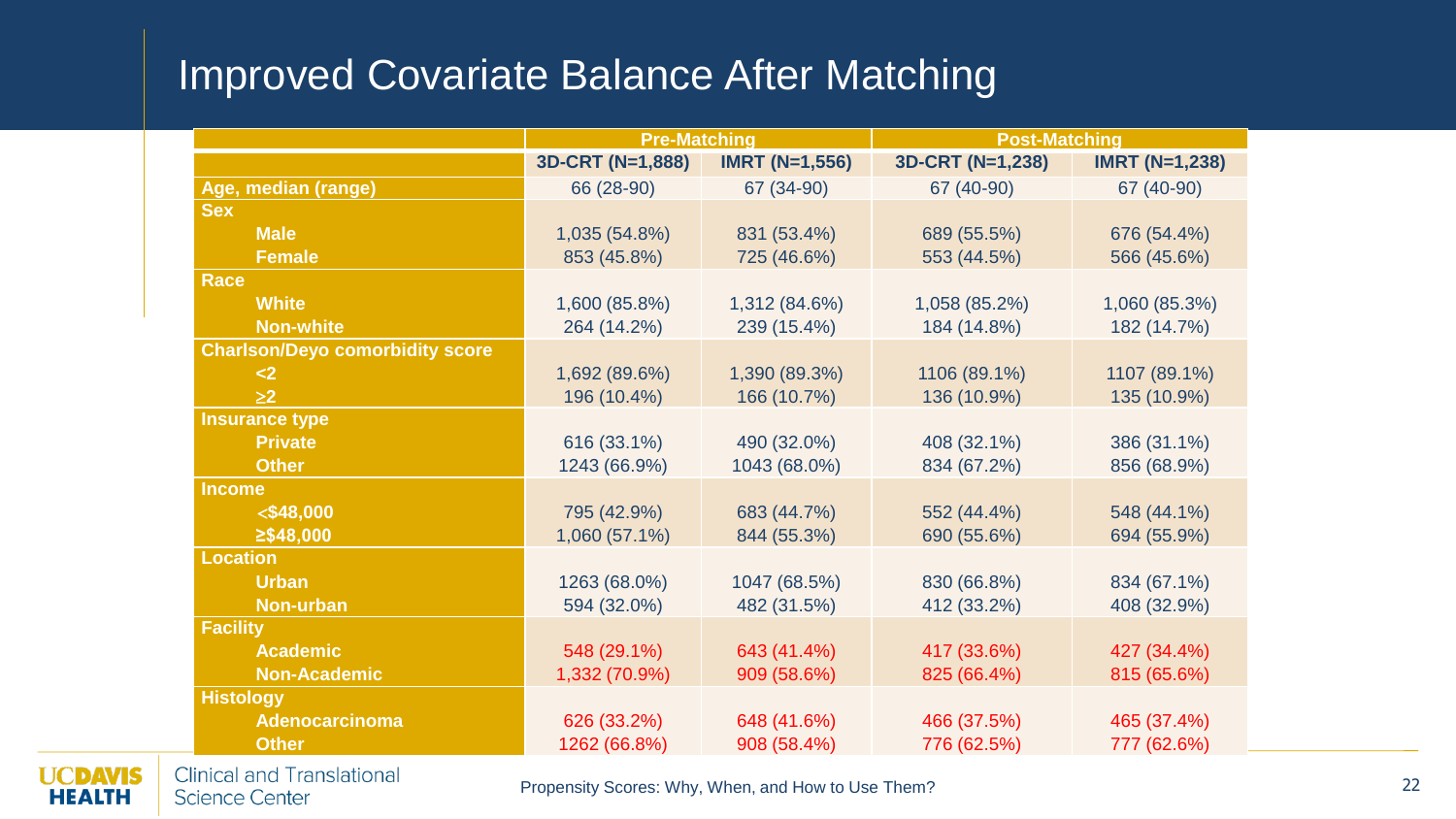#### Pre/Post-PS Matching Standardized Differences

|                                            | <b>Pre-Matching</b><br>$(N_{\text{IMRT}} = 1556)$<br>$N_{3D-CRT} = 1888$ | <b>Post-Matching</b><br>$(N_{\text{IMRT}} = 1238)$<br>$N_{3D-CRT} = 1238$ |
|--------------------------------------------|--------------------------------------------------------------------------|---------------------------------------------------------------------------|
| Age (continuous)                           | 0.010                                                                    | 0.008                                                                     |
| <b>Gender (Male vs Female)</b>             | 0.028                                                                    | 0.010                                                                     |
| Race (White vs Non-white)                  | 0.035                                                                    | 0.021                                                                     |
| Charlson Score (≥2 vs <2)                  | 0.009                                                                    | 0.023                                                                     |
| Insurance (Private vs Other)               | 0.025                                                                    | 0.007                                                                     |
| Income (≥\$48,000 vs <\$48,000)            | 0.038                                                                    | 0.016                                                                     |
| Location (Urban vs Non-urban)              | 0.010                                                                    | 0.045                                                                     |
| <b>Facility (Academic vs Non-academic)</b> | 0.259                                                                    | 0.003                                                                     |
| Histology (Adenocarcinoma vs Other)        | 0.176                                                                    | 0.005                                                                     |

(Some patients cannot find similar match and were discarded)

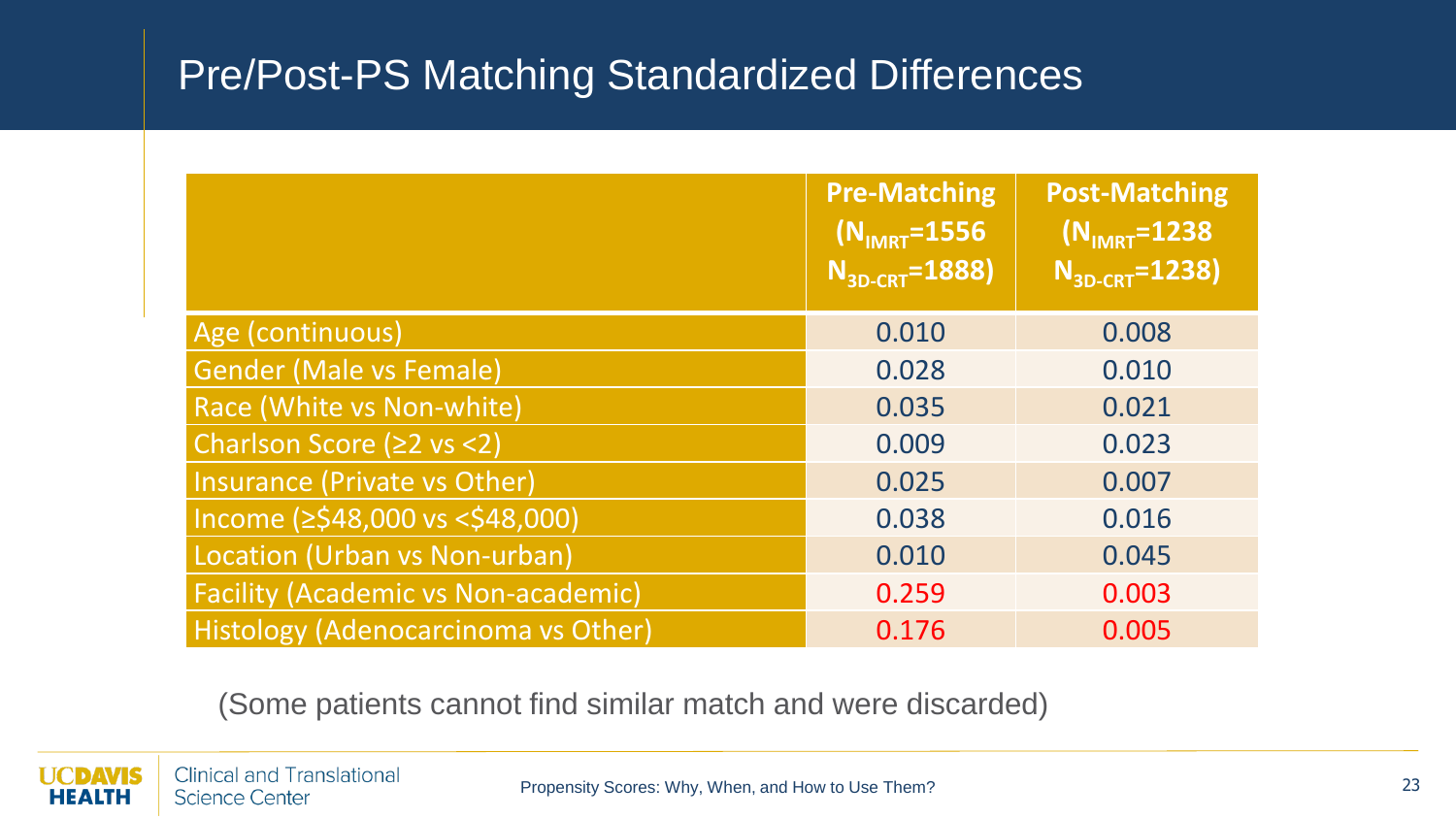## Outcome Analysis after Matching

Matches generally pooled together into just "treated" and "control" groups:

- Can run the same outcome analyses for matched data (e.g., t-test)
	- just like randomized studies
- Don't need to account for match pairs
	- Suggested by Schafer and Kang, but there are some argument that standard error needs to be corrected to account for match pairs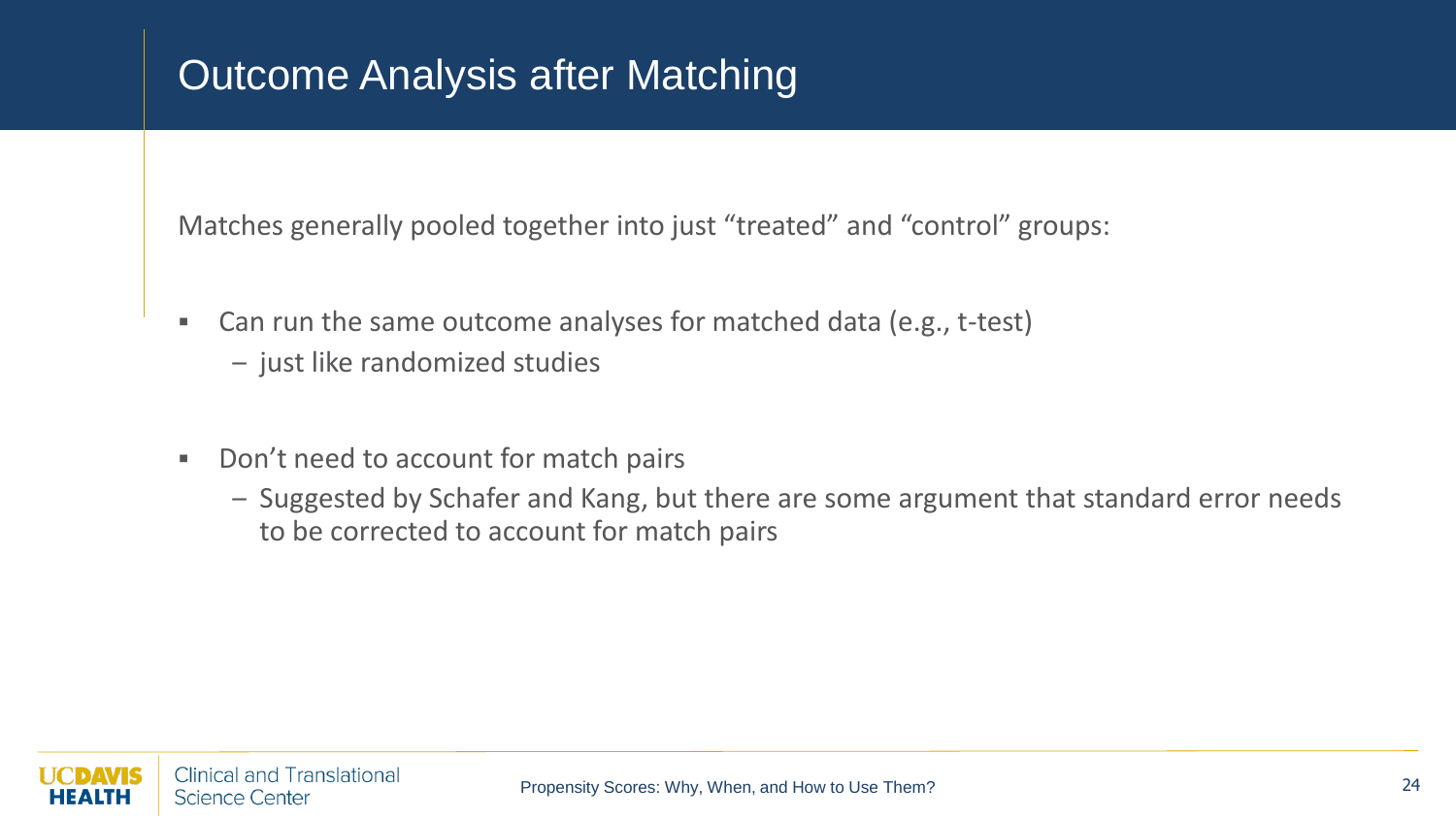### Subclassification/Stratification

- Creates subclasses of individuals with similar propensity score values
	- Often 5 subclasses (quintiles of propensity scores)
	- With large sample sizes, can use more than 5 subclasses
	- Ensuring enough treated and control in each subclass
- Within each subclass,
	- individuals have a similar probability of receiving treatment
	- should look similar on covariates between treated and control
- Use all individuals in data (not discarding lots data like matching)
- Diagnostics can use stratified analysis to examine covariate balance between treated and control (e.g., Cochran–Mantel–Haenszel test)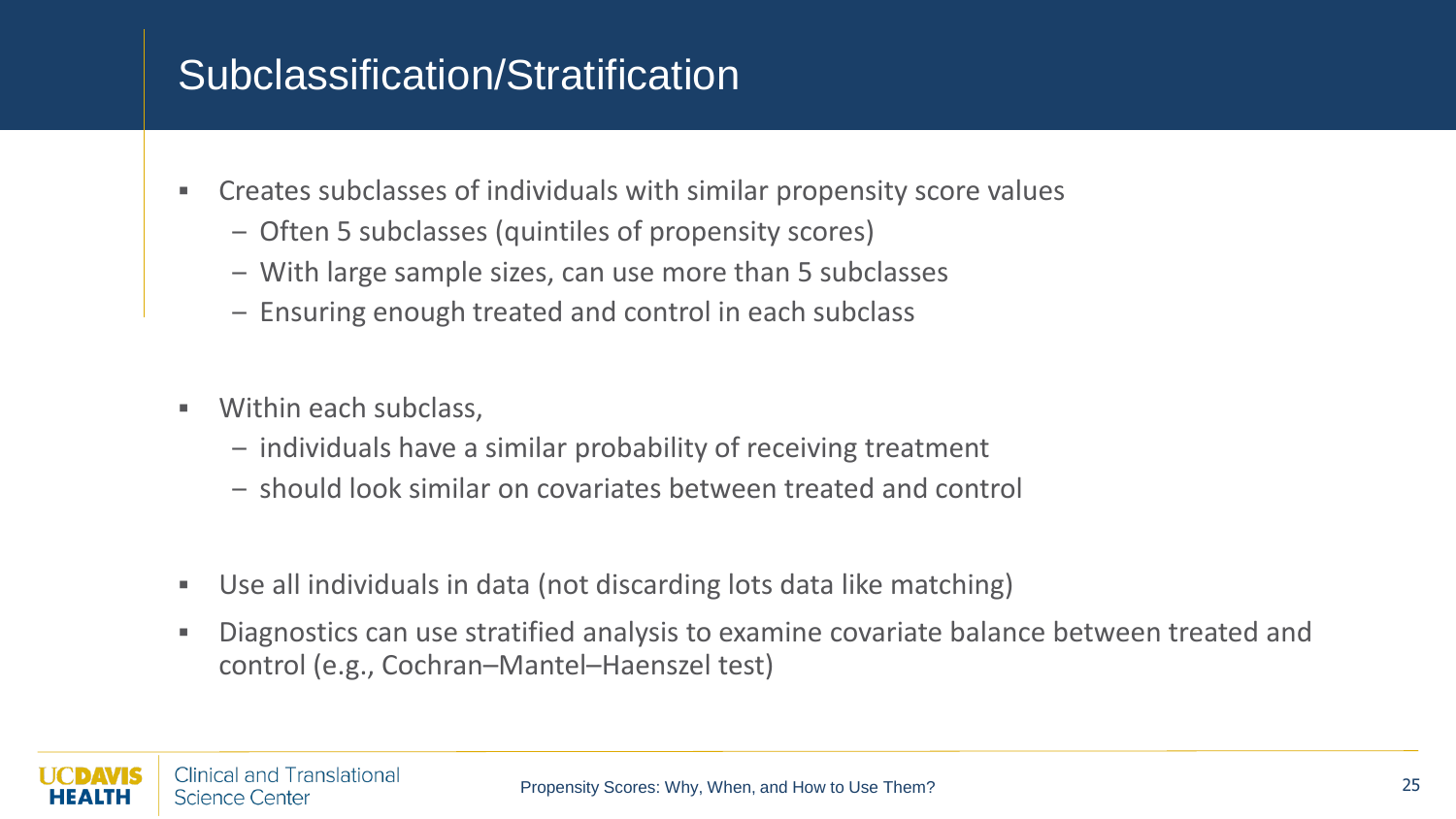#### Subclassification/Stratification



**UCDAVIS Clinical and Translational Science Center HEALTH**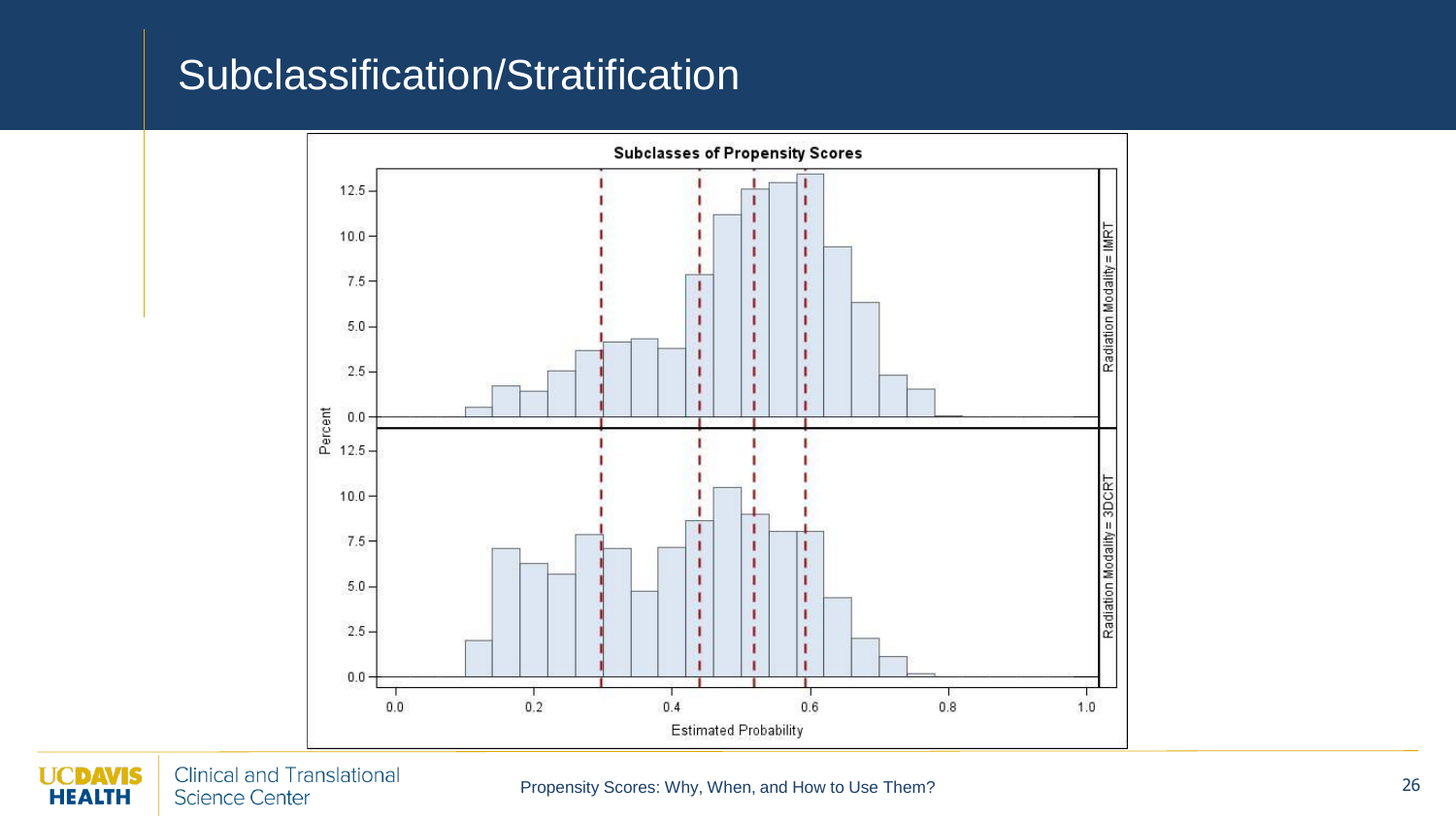#### Subclassification/Stratification

- **·** Individuals across subclasses may look different
	- Patients in academic facility with adenocarcinoma are more likely to choose IMRT

|                       | <b>Subclass 1</b> |             | <b>Subclass 3</b> |             | <b>Subclass 5</b> |             |
|-----------------------|-------------------|-------------|-------------------|-------------|-------------------|-------------|
|                       | 3D-CRT            | <b>IMRT</b> | 3D-CRT            | <b>IMRT</b> | 3D-CRT            | <b>IMRT</b> |
|                       | $N = 515$         | $N = 143$   | $N = 350$         | $N = 309$   | $N = 234$         | $N = 425$   |
| Age, Median (range)   | 67 (41-90)        | 66 (42-86)  | 67 (40-90)        | 68 (42-89)  | 65 (41-89)        | 65 (40-88)  |
| <b>Sex</b>            |                   |             |                   |             |                   |             |
| <b>Female</b>         | 228 (44.3%)       | 58 (40.6%)  | 158 (45.1%)       | 140 (45.3%) | 114 (48.7%)       | 231 (54.4%) |
| <b>Male</b>           | 287 (55.7%)       | 85 (59.4%)  | 192 (54.9%)       | 169 (54.7%) | 120 (51.3%)       | 194 (45.6%) |
| <b>Race</b>           |                   |             |                   |             |                   |             |
| <b>White</b>          | 453 (88.0%)       | 127 (88.8%) | 300 (85.7%)       | 267 (86.4%) | 193 (82.5%)       | 342 (80.5%) |
| <b>Non-white</b>      | 62 (12.0%)        | 16 (11.2%)  | 50 (14.3%)        | 42 (13.6%)  | 41 (17.5%)        | 83 (19.5%)  |
| <b>Location</b>       |                   |             |                   |             |                   |             |
| <b>Urban</b>          | 365 (70.9%)       | 99 (69.2%)  | 235 (67.1%)       | 202 (65.4%) | 164 (70.1%)       | 319 (75.1%) |
| <b>Non-urban</b>      | 150 (29.1%)       | 44 (30.8%)  | 115 (32.9%)       | 107 (34.6%) | 70 (29.9%)        | 106 (24.9%) |
| <b>Facility</b>       |                   |             |                   |             |                   |             |
| <b>Academic</b>       | 73 (14.2%)        | 14 (9.8%)   | 59 (16.9%)        | 43 (13.9%)  | 174 (74.4%)       | 331 (77.9%) |
| <b>Non-Academic</b>   | 442 (85.8%)       | 129 (90.2%) | 291 (83.1%)       | 266 (86.1%) | 60 (25.6%)        | 94 (22.1%)  |
| <b>Histology</b>      |                   |             |                   |             |                   |             |
| <b>Adenocarcinoma</b> | 100 (19.4%)       | 29 (20.3%)  | $110(31.4\%)$     | 107 (34.6%) | 138 (59.0%)       | 270 (63.5%) |
| <b>Other</b>          | 415 (80.6%)       | 114 (79.7%) | 240 (68.6%)       | 202 (65.4%) | 96 (41.0%)        | 155 (36.5%) |

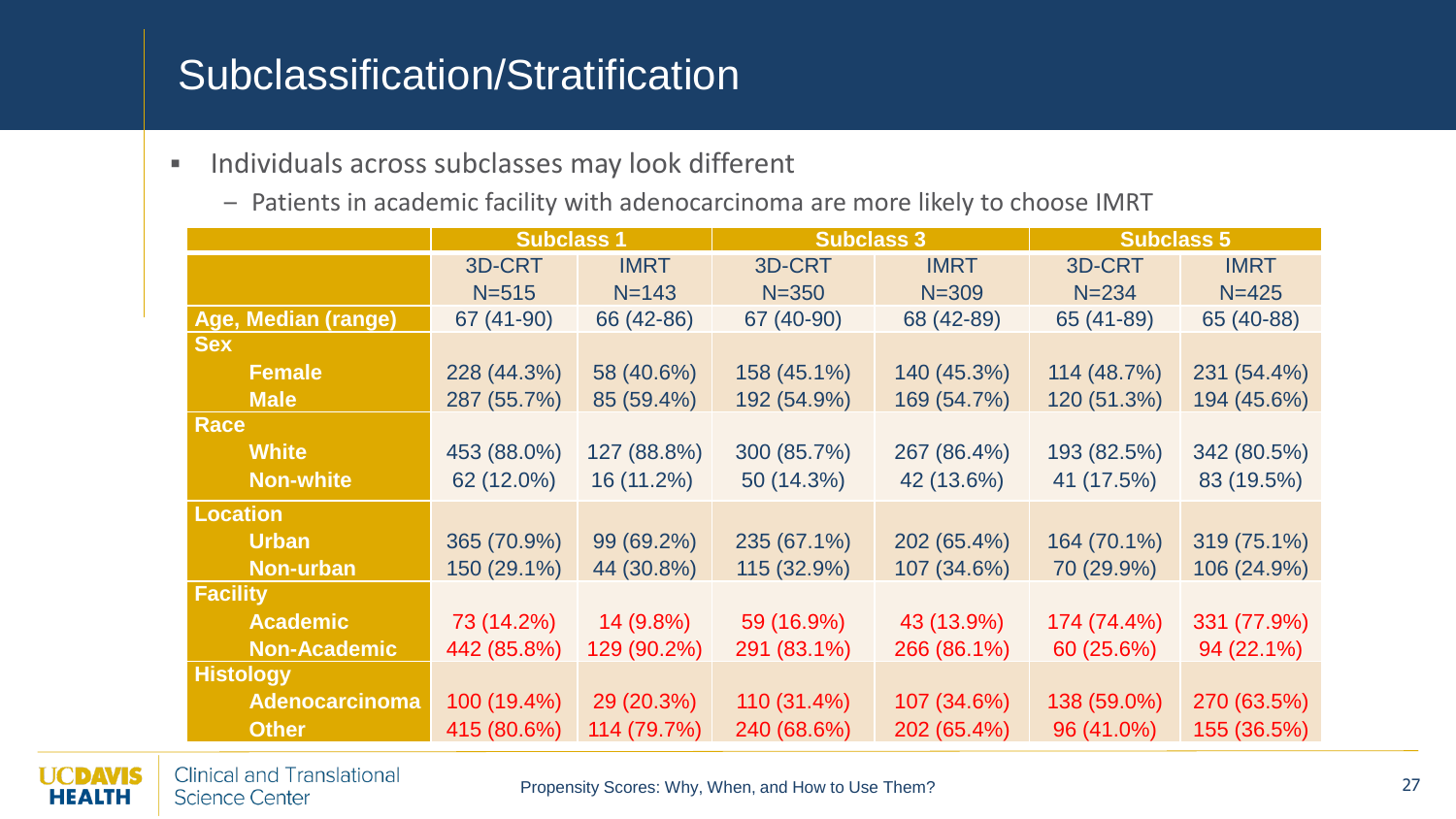## Outcome Analysis After Subclassification

#### ▪ Main idea:

- 1. Calculate effect within each subclass
- 2. Then average effects across subclasses
- Possible methods, e.g.,
	- Simple t-test (or other analysis you would do) within each subclass, and combine
	- Regression adjustment within each subclass, and combine
		- Adjust for small differences within subclasses
	- Regression adjustment using all individuals together, including subclass and treatment×subclass interactions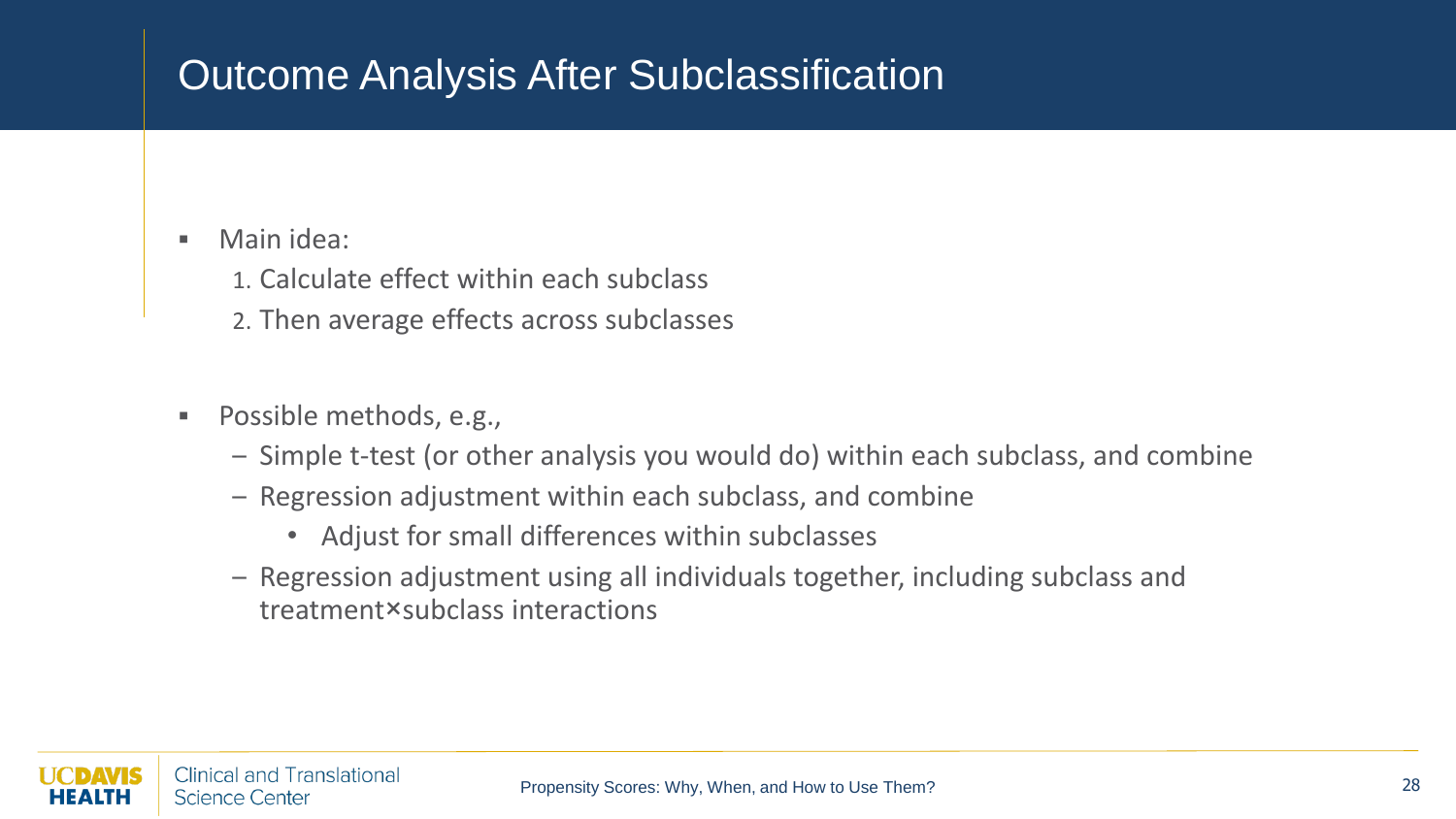#### Subclassification/Stratification analysis from NCDB data

#### **Results for Survival Rate in Each Propensity Score Subclass**

| <b>Subclass</b>  | <b>Treatment</b> | 3-year               | <b>Difference</b> | <b>SE</b> of      |
|------------------|------------------|----------------------|-------------------|-------------------|
|                  |                  | <b>Survival Rate</b> | (3D-CRT - IMRT)   | <b>Difference</b> |
| 1                | 3D-CRT           | 23.9%                | $-0.5%$           | 4.1%              |
|                  | <b>IMRT</b>      | 24.4%                |                   |                   |
| $\overline{2}$   | 3D-CRT           | 29.3%                | $-1.6%$           | 3.9%              |
|                  | <b>IMRT</b>      | 30.8%                |                   |                   |
| $\mathbf{3}$     | 3D-CRT           | 31.5%                | 2.4%              | 4.2%              |
|                  | <b>IMRT</b>      | 29.1%                |                   |                   |
| $\boldsymbol{4}$ | 3D-CRT           | 26.9%                | $-7.0\%$          | 4.4%              |
|                  | <b>IMRT</b>      | 33.9%                |                   |                   |
| $5\overline{)}$  | 3D-CRT           | 33.3%                | $-1.6%$           | 4.8%              |
|                  | <b>IMRT</b>      | 34.9%                |                   |                   |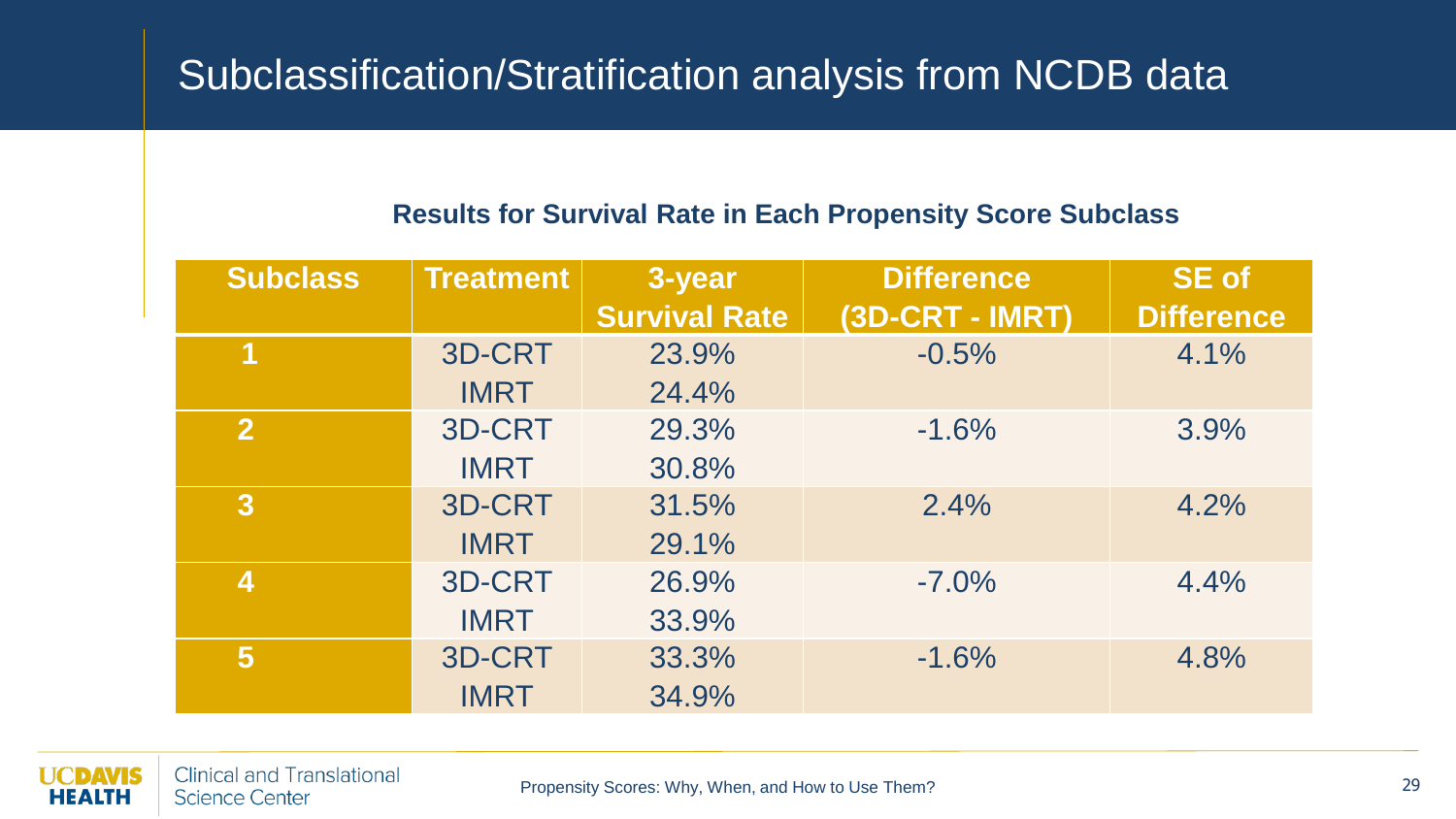# Calculating Overall Effects

- Overall average treatment effect is weighted average of subclass-specific effects
	- Weighted by sample sizes of subclasses
- Variance of the estimate is calculated as weighted summation of subclass-specific variances
- e.g., if subclass is determined by quintiles of propensity scores
	- Take average of 5 subclass-specific effects to get an overall average treatment effect

$$
\text{Effect}_{\text{overall}} = \frac{1}{5} \sum_{i=1}^{5} \text{Effect}_{i}
$$
\n• For NCDB data, overall difference in 3-year survival rate  
\n
$$
= \frac{1}{5}(-0.5\% - 1.6\% + 2.4\% - 7.0\% - 1.6\%) = -1.7\%
$$

– Variance of this estimated effect is

Variance<sub>overall</sub> = 
$$
\frac{1}{5^2} \sum_{i=1}^5
$$
 Variance<sub>i</sub>

• For NCDB data, overall standard error of the difference

$$
=\frac{1}{5}\sqrt{(4.1\%)^2+(3.9\%)^2+(4.2\%)^2+(4.4\%)^2+(4.8\%)^2}=1.9\%
$$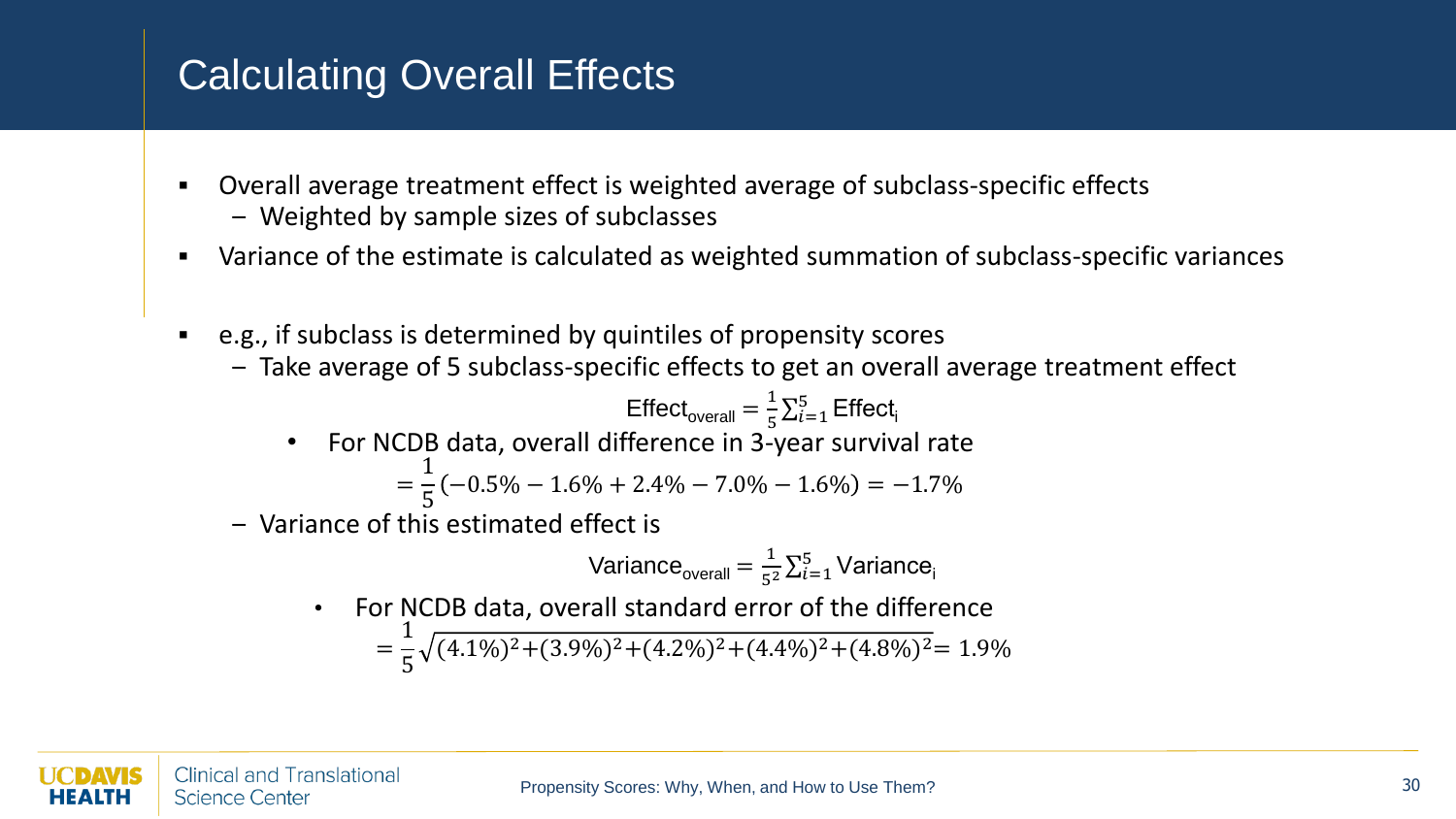## Inverse Probability of Treatment/Exposure Weights (IPTW)

- Use propensity score  $\pi(Z)$  to weight treated and control groups back to the whole population
- **EXECUTE:** Like survey sampling weights
	- Treated group: weight =  $\frac{1}{\pi G}$  $\pi(Z)$
	- Control group: weight =  $\frac{1}{1-\pi}$  $1-\pi(Z)$
- **•** e.g., a treated individual with  $\pi(Z)=0.2$ 
	- 20% probability to be assigned to treatment
	- get weight 1/0.2 = 5, representing 5 potential people in whole population
- **•** e.g., a control with  $\pi(Z)=0.666$ 
	- 1-0.666 = 33% probability to be assigned to control
	- get weight 1/0.333 = 3, representing 3 potential people in whole population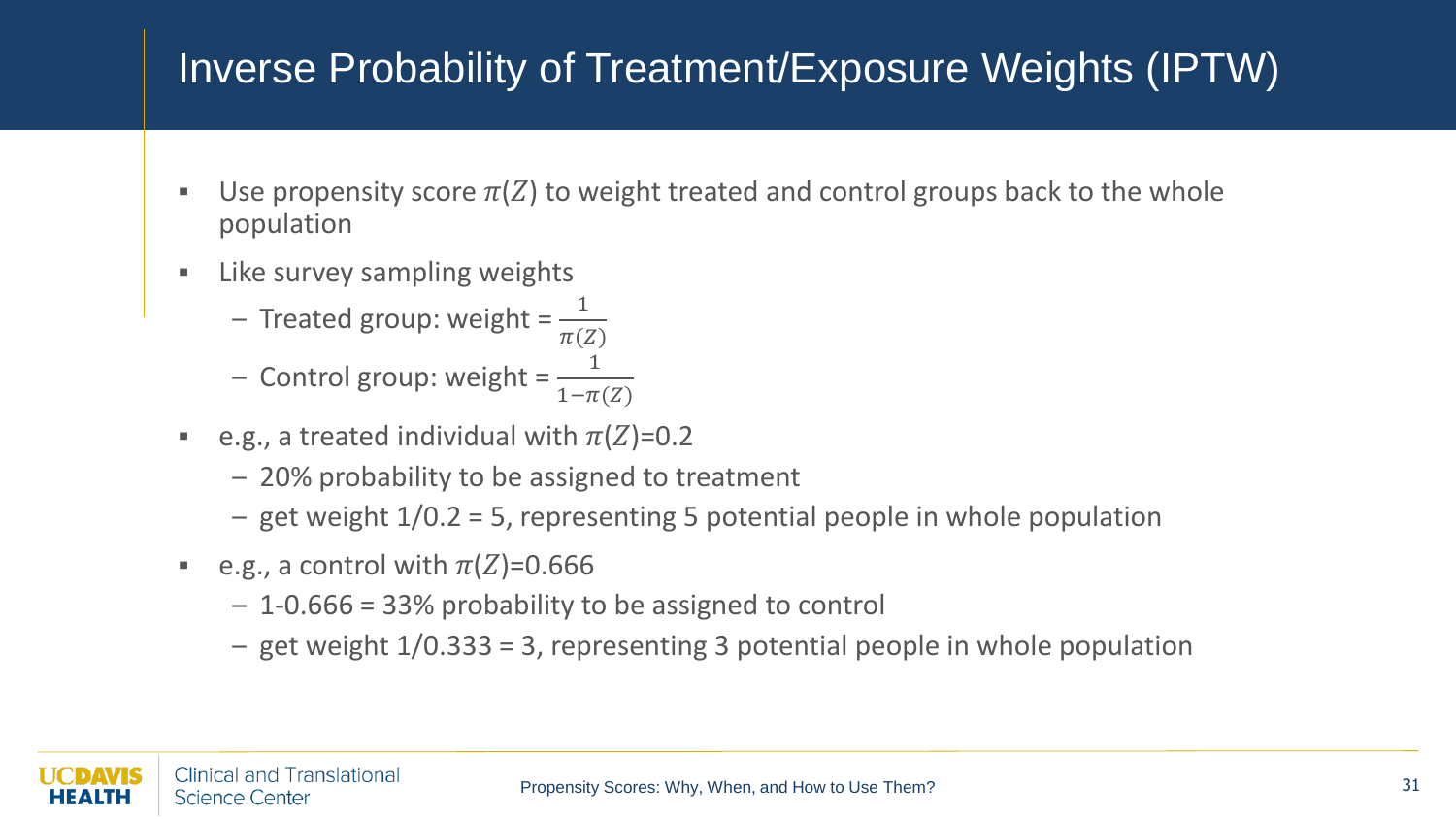#### Extreme Weights

- Weights can be extreme and lead to unstable results
	- E.g., a treated individual with estimated propensity score 0.01
		- $\rightarrow$  weight=1/0.01=100
- Most widely used solution is Weight Trimming:
	- Set a maximum value for weights (e.g., 10). If a weight>10, trims it to 10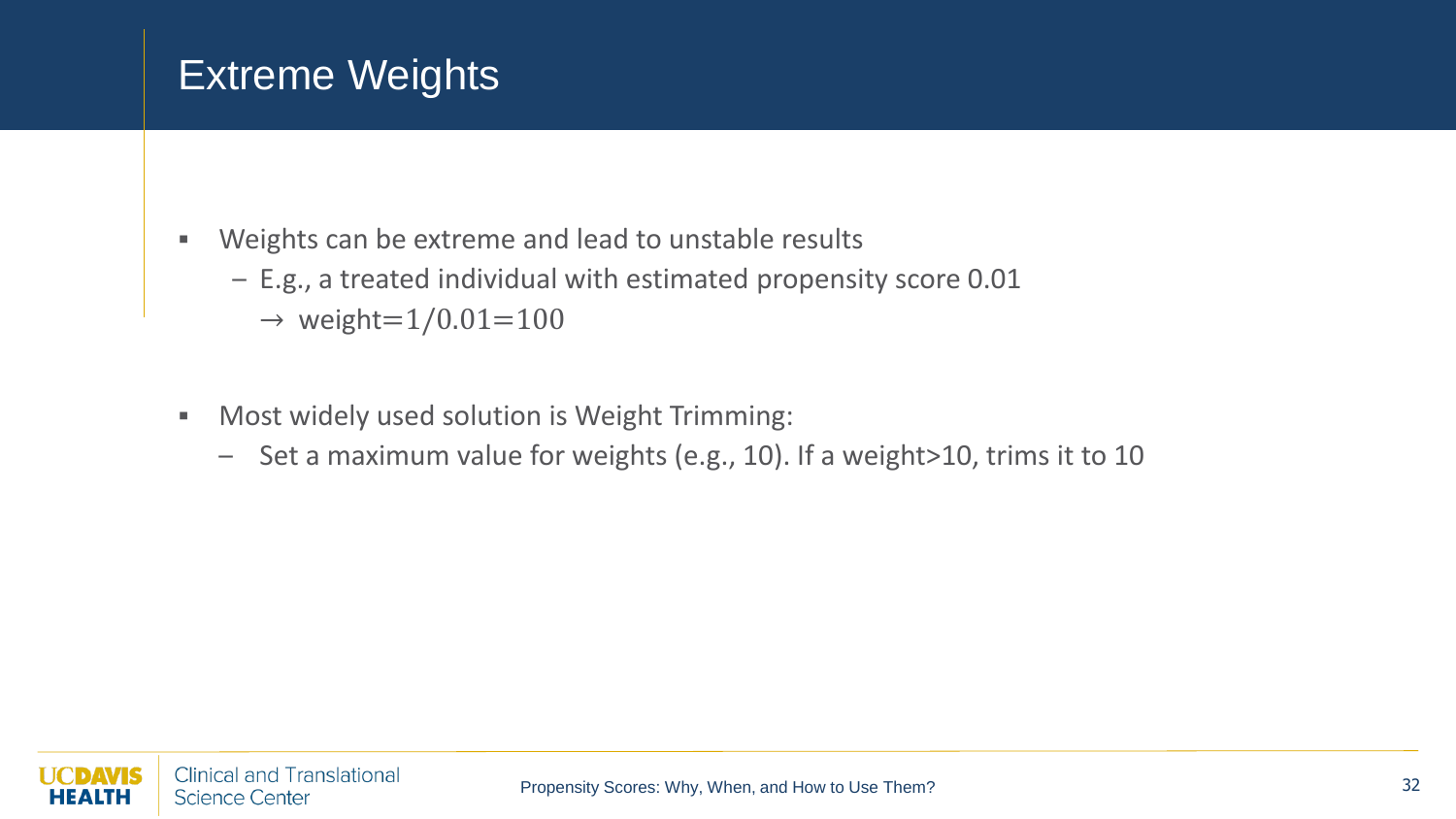# Outcome Analysis After Weighting

- Treat the weights like sampling weights:
	- Perform weighted outcome analysis
	- E.g., weighted t-tests to compare outcomes in treated vs. control
	- May correct standard error to account for uncertainty in estimated propensity score (e.g., formula by Williamson et al. 2013), but more complicated
- Diagnostics to examine covariate balance between treated and control:
	- Can compare the weight-adjusted covariate distributions
	- e.g., weighted t-test to compare weighted means of covariates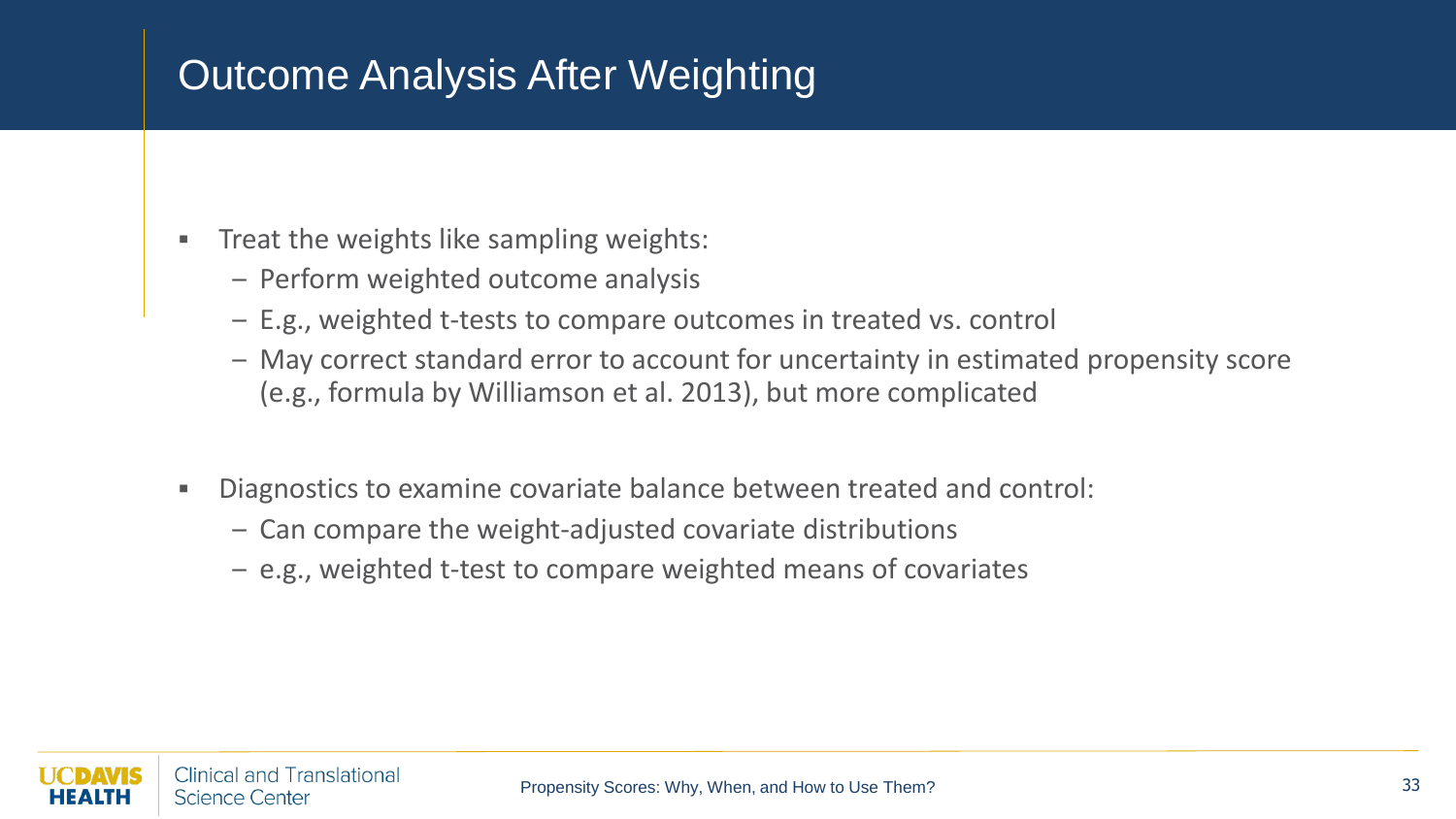### Example: Examining Balance of Propensity Scores

- Propensity scores are more balanced after weighting
- Can check the balance of covariates similarly



**Clinical and Translational** DAVIS **Science Center** HEALTH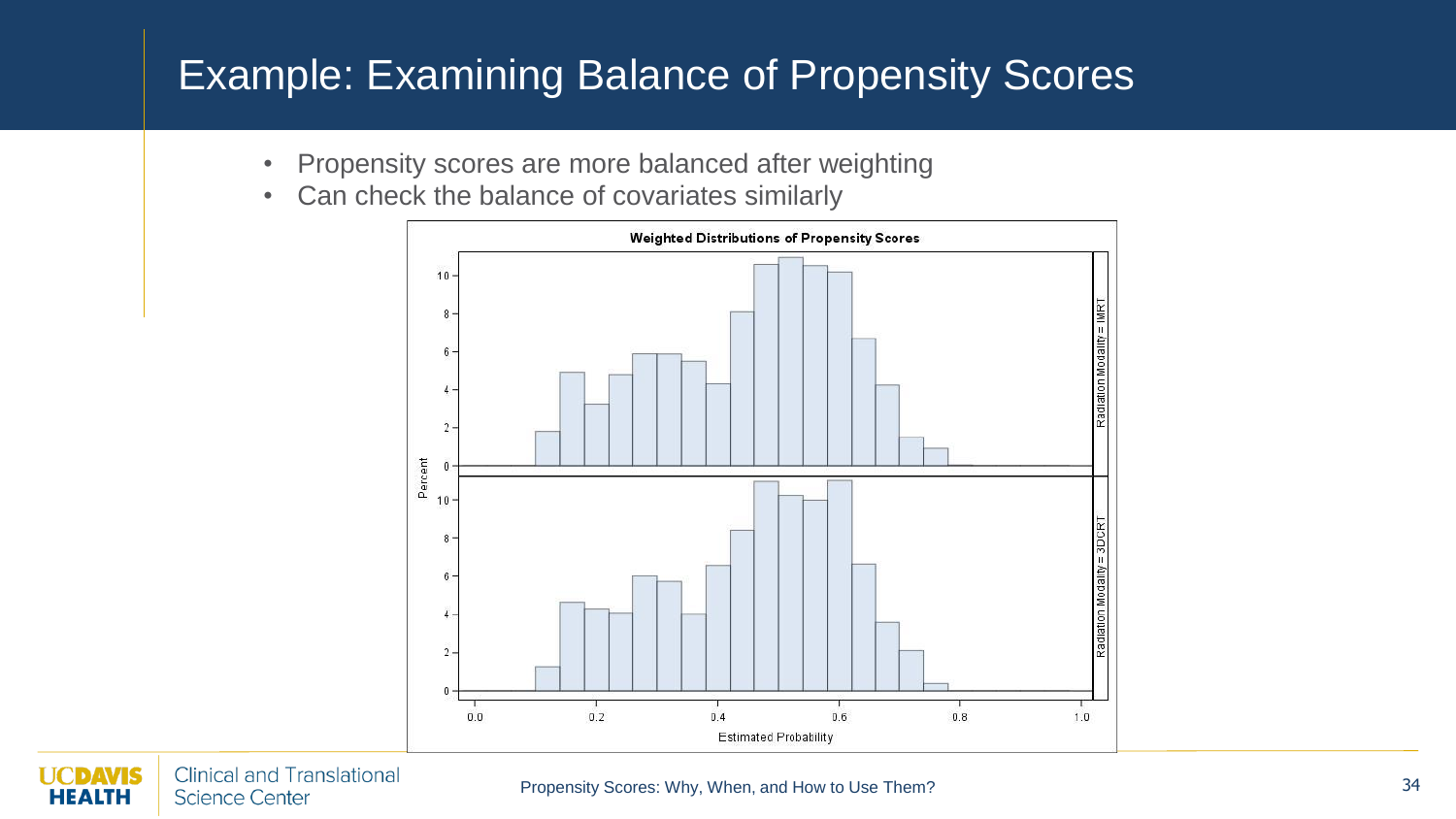#### Restricting Analyses to Common Support of Propensity Scores

- For all propensity score methods, ensure individuals are comparable
	- Remember to check histograms of propensity scores to make sure sufficient overlap between treated and control
- **EXT** Sometimes it may make sense to restrict analyses to only those individuals with propensity scores that overlap with the other group, e.g.,
	- Drop controls with propensity score < min(propensity scores in treatment)
	- Drop treated individuals with propensity score > max(propensity scores in control)



**Clinical and Translational Science Center**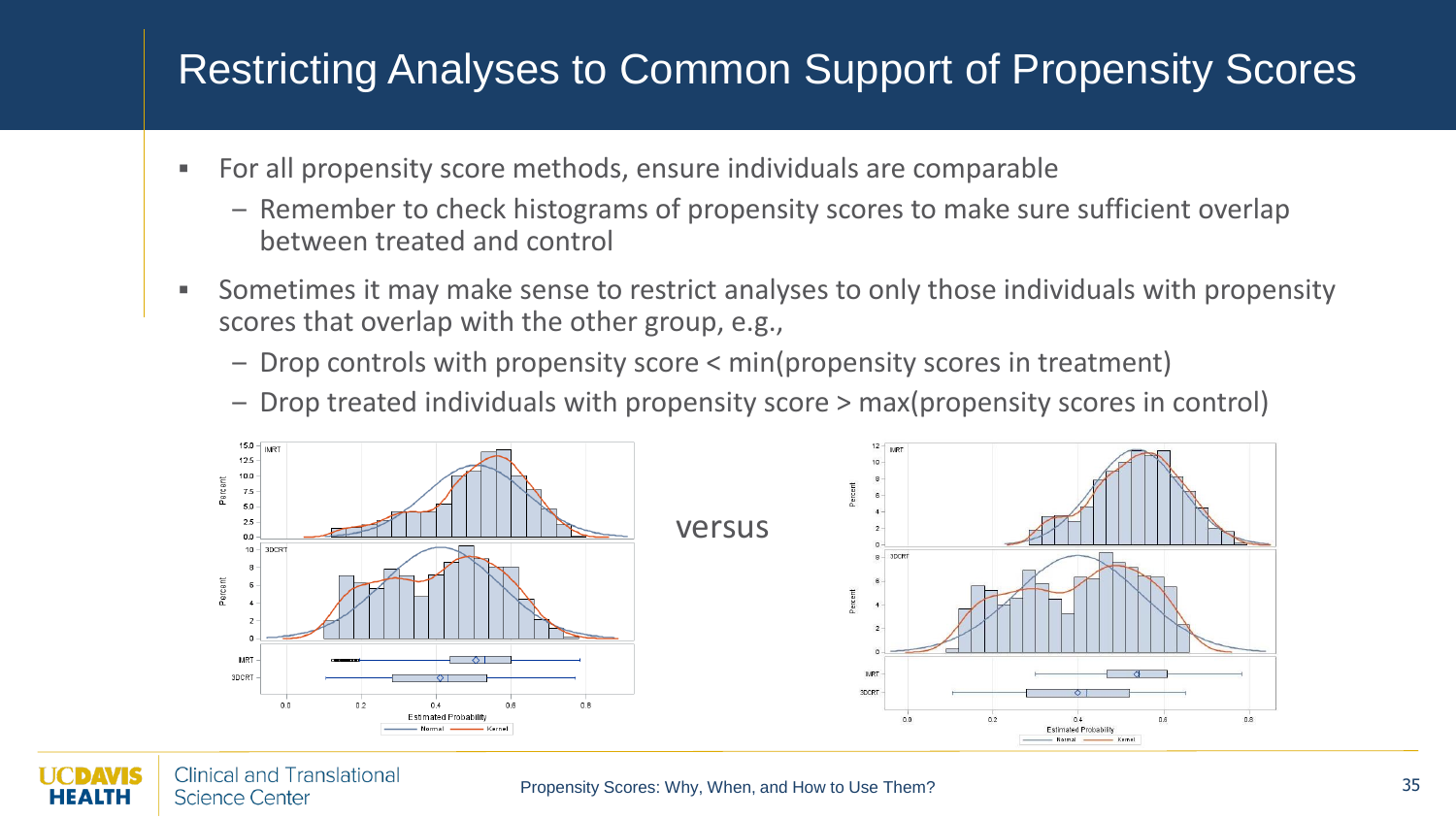### Software for Propensity Score Methods

- Many propensity score tasks don't require special software, e.g.,
	- estimating propensity scores using logistic regression
	- doing propensity score-weighted outcome analysis
- Matching methods require specialized software/package. Some examples:
	- R: MatchIt package [\(http://gking.harvard.edu/matchit\)](http://gking.harvard.edu/matchit), etc.
	- Stata: psmatch2, etc.
	- SAS: PSMATCH (introduced in SAS/STAT v14.2), and some user-written macros
	- These functions/package also include other propensity score methods such as subclassification and weighting.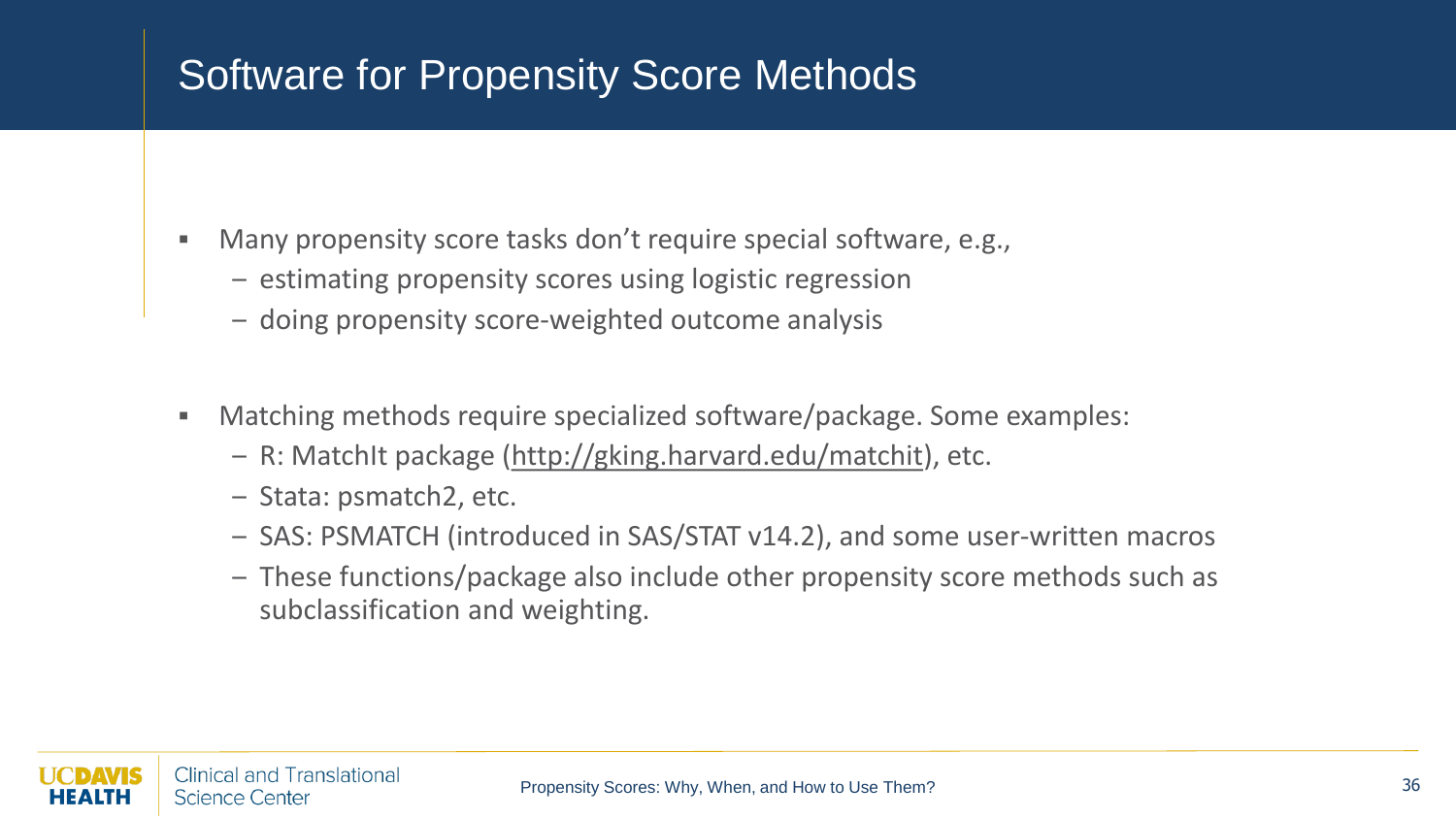#### **Discussion**

- Important to control for confounding in non-randomized studies
- Benefits of using propensity scores
	- Force you to see the amount of overlap ("balance") in the data
		- standard regression diagnostics don't show this
	- Clear diagnostics of the use of propensity scores on balance
- Whenever estimating causal effects using non-randomized data, good to estimate propensity scores
	- Even if don't end up using them in analysis, good to use them to do some diagnostics for covariate balance
- If you do use them, ensures comparison of similar individuals (reduced confounding)
- Could combine one of the three propensity scores approaches with regression adjustment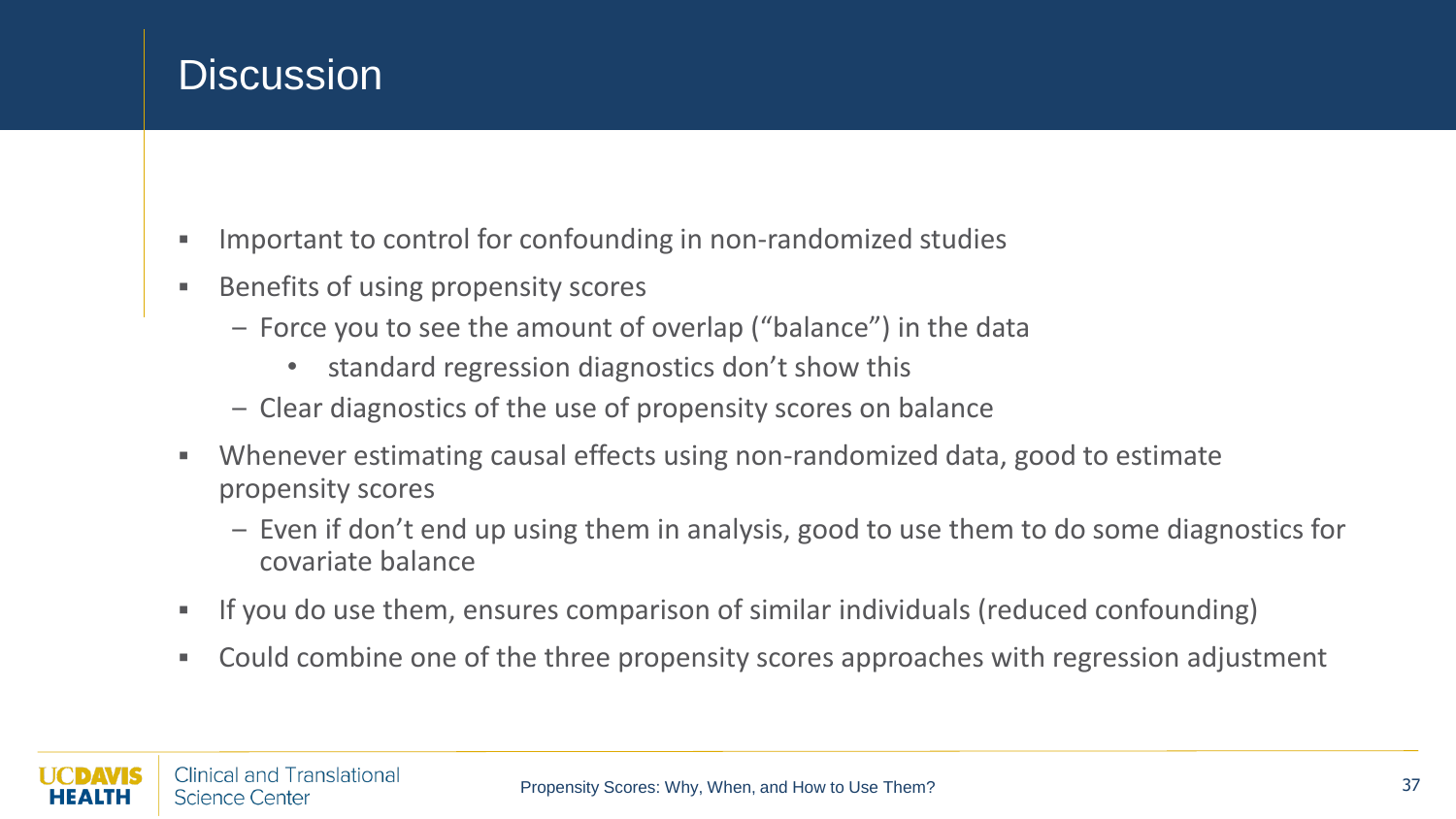#### References

- Rosenbaum, P. R. and Rubin, D. B. (1983). The central role of the propensity score in observational studies for causal effects. Biometrika 70, 41-55.
- Lunceford, J. K. and Davidian, M. (2004). Stratification and weighting via the propensity score in estimation of causal treatment effects: a comparative study. Statistics in Medicine 23, 2937-2960.
- Schafer, J. L., & Kang, J. (2008). Average causal effects from nonrandomized studies: a practical guide and simulated example. Psychological methods, 13(4), 279.
- Lee, B. K., Lessler, J., & Stuart, E. A. (2010). Improving propensity score weighting using machine learning. Statistics in medicine, 29(3), 337–346.
- Ho D, Imai K, King G, Stuart E (2007). Matching as Nonparametric Preprocessing for Reducing Model Dependence in Parametric Causal Inference. Political Analysis, 15(3), 199– 236.
- **•** Williamson Elizabeth J, Forbes A, Ian RW. (2013). Variance reduction in randomised trials by inverse probability weighting using the propensity score. Statistics in Medicine 33(5),721– 37.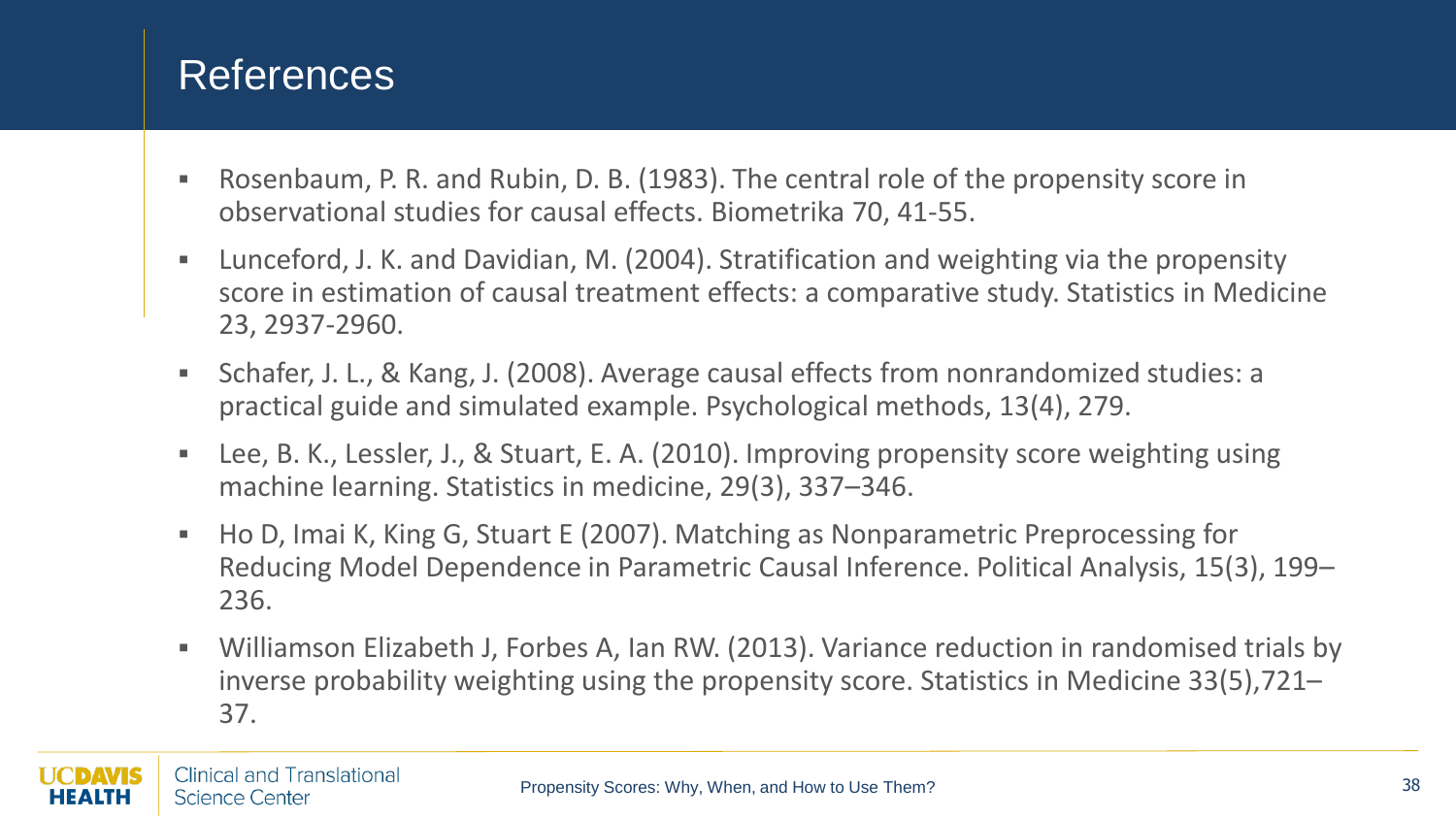# Help is available

# ■ CTSC and Cancer Center Biostatistics Office Hours

- Every Tuesday from 12 2:00 currently via WebEx
- 1<sup>st</sup> & 3<sup>rd</sup> Monday from 1:00 2:00 currently via WebEx
- Sign-up through the CTSC Biostatistics Website
- EHS Biostatistics Office Hours
	- Upon request

# ■ Request Biostatistics Consultations

- CTSC
- MIND IDDRC
- Cancer Center Shared Resource
- EHS Center

EALTH